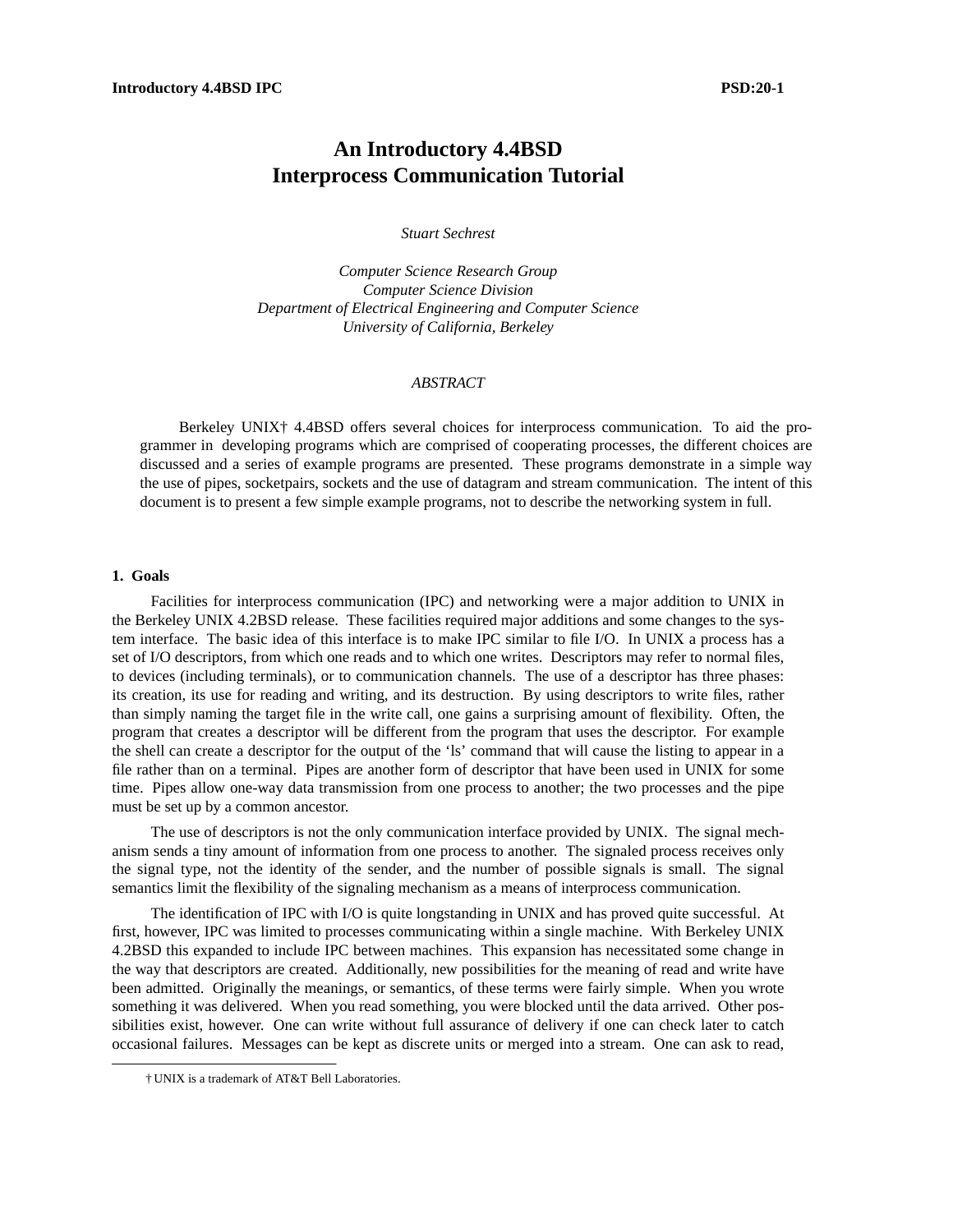but insist on not waiting if nothing is immediately available. These new possibilities are allowed in the Berkeley UNIX IPC interface.

Thus Berkeley UNIX 4.4BSD offers several choices for IPC. This paper presents simple examples that illustrate some of the choices. The reader is presumed to be familiar with the C programming language [Kernighan & Ritchie 1978], but not necessarily with the system calls of the UNIX system or with processes and interprocess communication. The paper reviews the notion of a process and the types of communication that are supported by Berkeley UNIX 4.4BSD. A series of examples are presented that create processes that communicate with one another. The programs show different ways of establishing channels of communication. Finally, the calls that actually transfer data are reviewed. To clearly present how communication can take place, the example programs have been cleared of anything that might be construed as useful work. They can, therefore, serve as models for the programmer trying to construct programs which are comprised of cooperating processes.

### **2. Processes**

A *program* is both a sequence of statements and a rough way of referring to the computation that occurs when the compiled statements are run. A *process* can be thought of as a single line of control in a program. Most programs execute some statements, go through a few loops, branch in various directions and then end. These are single process programs. Programs can also have a point where control splits into two independent lines, an action called *forking.* In UNIX these lines can never join again. A call to the system routine *fork()*, causes a process to split in this way. The result of this call is that two independent processes will be running, executing exactly the same code. Memory values will be the same for all values set before the fork, but, subsequently, each version will be able to change only the value of its own copy of each variable. Initially, the only difference between the two will be the value returned by *fork().* The parent will receive a process id for the child, the child will receive a zero. Calls to *fork(),* therefore, typically precede, or are included in, an if-statement.

A process views the rest of the system through a private table of descriptors. The descriptors can represent open files or sockets (sockets are communication objects that will be discussed below). Descriptors are referred to by their index numbers in the table. The first three descriptors are often known by special names, *stdin, stdout* and *stderr*. These are the standard input, output and error. When a process forks, its descriptor table is copied to the child. Thus, if the parent's standard input is being taken from a terminal (devices are also treated as files in UNIX), the child's input will be taken from the same terminal. Whoever reads first will get the input. If, before forking, the parent changes its standard input so that it is reading from a new file, the child will take its input from the new file. It is also possible to take input from a socket, rather than from a file.

## **3. Pipes**

Most users of UNIX know that they can pipe the output of a program "prog1" to the input of another, "prog2," by typing the command "prog1 | prog2." This is called "piping" the output of one program to another because the mechanism used to transfer the output is called a pipe. When the user types a command, the command is read by the shell, which decides how to execute it. If the command is simple, for example, *''prog1,''* the shell forks a process, which executes the program, prog1, and then dies. The shell waits for this termination and then prompts for the next command. If the command is a compound command, *''prog1* / prog2," the shell creates two processes connected by a pipe. One process runs the program, prog1, the other runs prog2. The pipe is an I/O mechanism with two ends, or sockets. Data that is written into one socket can be read from the other.

Since a program specifies its input and output only by the descriptor table indices, which appear as variables or constants, the input source and output destination can be changed without changing the text of the program. It is in this way that the shell is able to set up pipes. Before executing prog1, the process can close whatever is at *stdout* and replace it with one end of a pipe. Similarly, the process that will execute prog2 can substitute the opposite end of the pipe for *stdin.*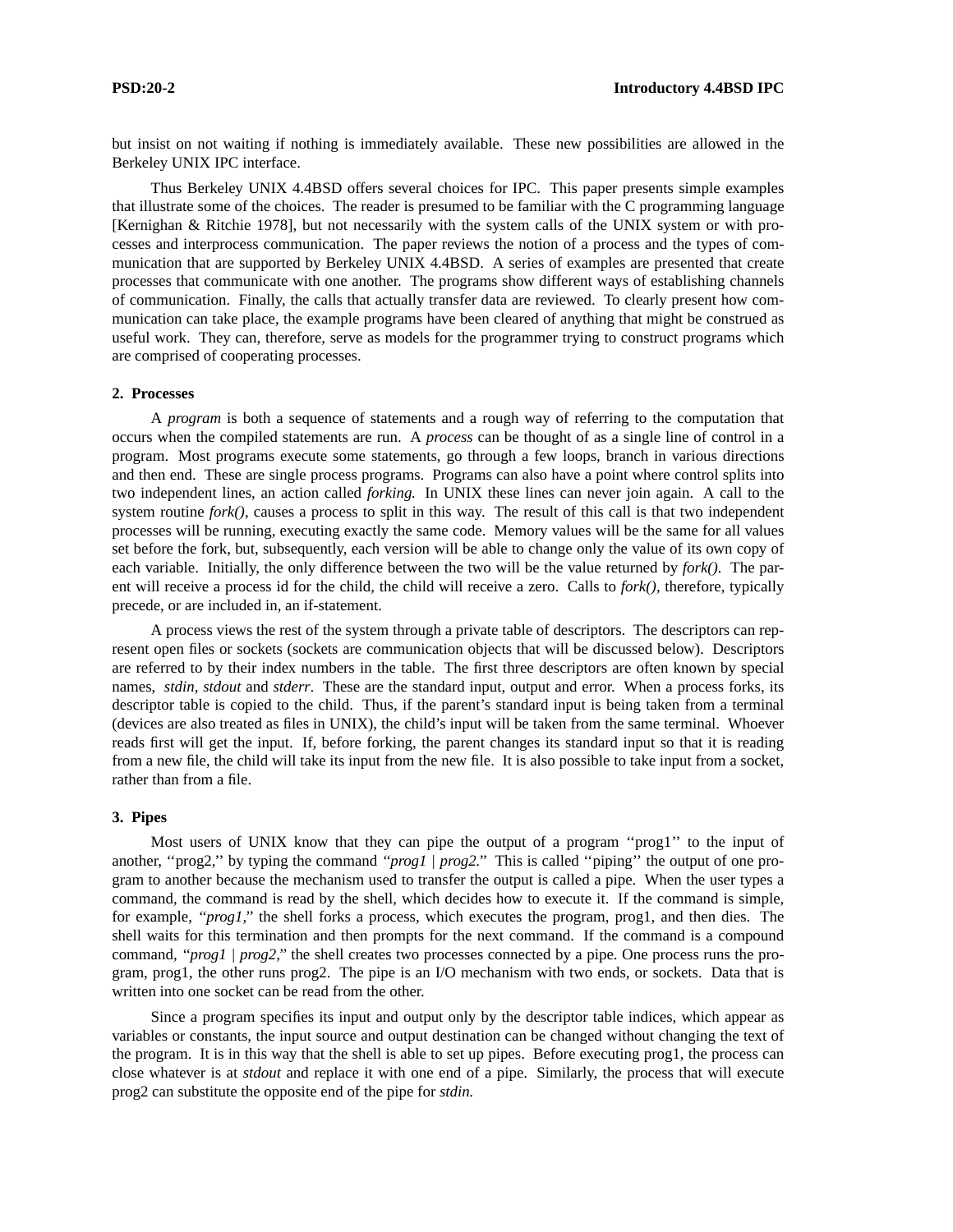```
#include <stdio.h>
#define DATA "Bright star, would I were steadfast as thou art . . ."
/*
 * This program creates a pipe, then forks. The child communicates to the
 * parent over the pipe. Notice that a pipe is a one-way communications
 * device. I can write to the output socket (sockets[1], the second socket
 * of the array returned by pipe()) and read from the input socket
 * (sockets[0]), but not vice versa.
 */
main()
{
      int sockets[2], child;
      /* Create a pipe */
      if (pipe(sockets) < 0) {
            perror("opening stream socket pair");
            exit(10);}
      if ((child = fork()) == -1)perror("fork");
      else if (child) {
            char buf[1024];
            /* This is still the parent. It reads the child's message. */
            close(sockets[1]);
            if (\text{read}(sockets[0], but, 1024) < 0)perror("reading message");
            printf("--&s\nu", but);close(sockets[0]);
      } else {
            /* This is the child. It writes a message to its parent. */
            close(sockets[0]);
            if (write(sockets[1], DATA, sizeof(DATA)) < 0)
                  perror("writing message");
            close(sockets[1]);
      }
}
```

```
Figure 1 Use of a pipe
```
Let us now examine a program that creates a pipe for communication between its child and itself (Figure 1). A pipe is created by a parent process, which then forks. When a process forks, the parent's descriptor table is copied into the child's.

In Figure 1, the parent process makes a call to the system routine *pipe().* This routine creates a pipe and places descriptors for the sockets for the two ends of the pipe in the process's descriptor table. *Pipe()* is passed an array into which it places the index numbers of the sockets it created. The two ends are not equivalent. The socket whose index is returned in the low word of the array is opened for reading only, while the socket in the high end is opened only for writing. This corresponds to the fact that the standard input is the first descriptor of a process's descriptor table and the standard output is the second. After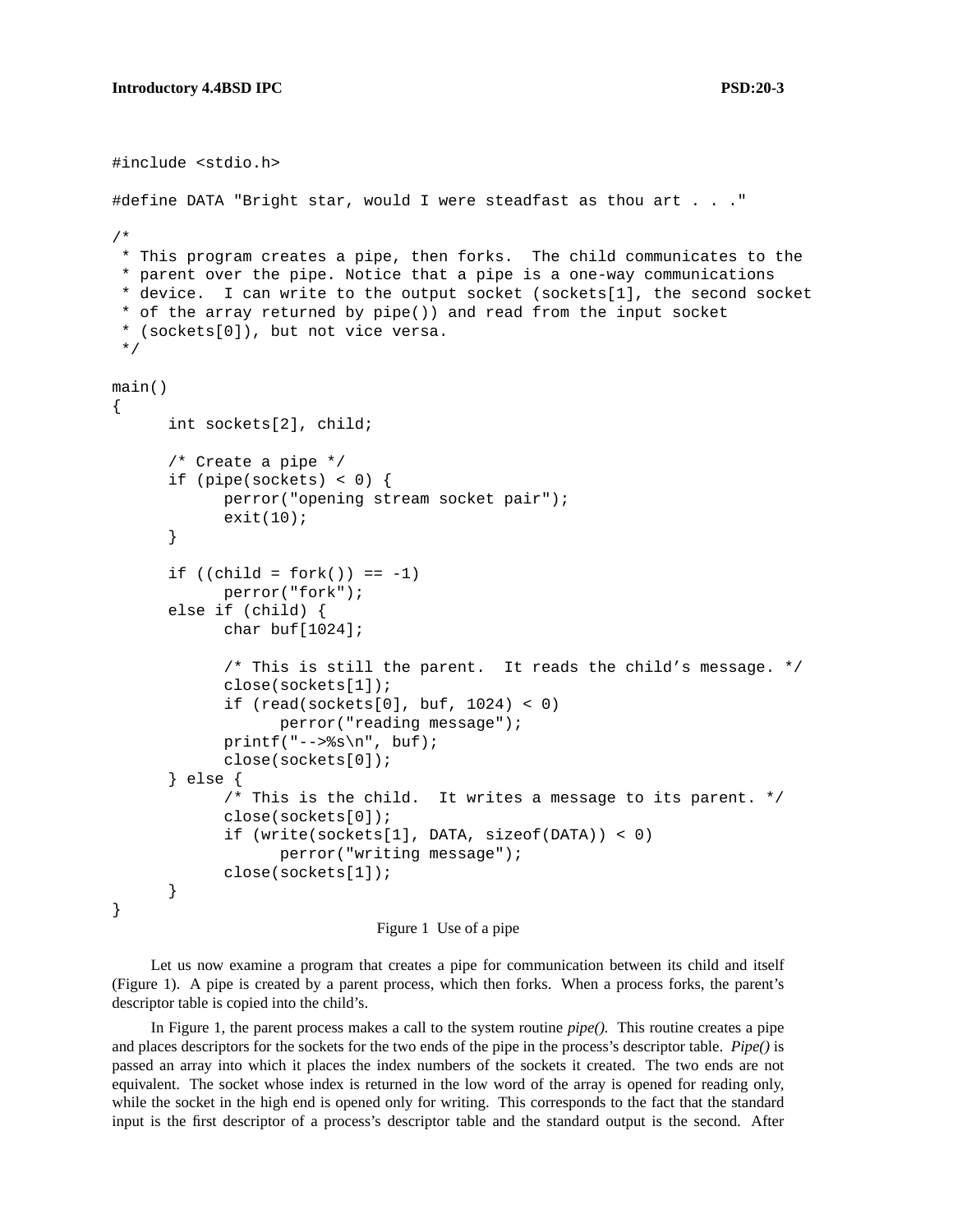creating the pipe, the parent creates the child with which it will share the pipe by calling *fork().* Figure 2 illustrates the effect of a fork. The parent process's descriptor table points to both ends of the pipe. After the fork, both parent's and child's descriptor tables point to the pipe. The child can then use the pipe to send a message to the parent.

Just what is a pipe? It is a one-way communication mechanism, with one end opened for reading and the other end for writing. Therefore, parent and child need to agree on which way to turn the pipe, from parent to child or the other way around. Using the same pipe for communication both from parent to child and from child to parent would be possible (since both processes have references to both ends), but very complicated. If the parent and child are to have a two-way conversation, the parent creates two pipes, one for use in each direction. (In accordance with their plans, both parent and child in the example above close the socket that they will not use. It is not required that unused descriptors be closed, but it is good practice.) A pipe is also a *stream* communication mechanism; that is, all messages sent through the pipe are





Figure 2 Sharing a pipe between parent and child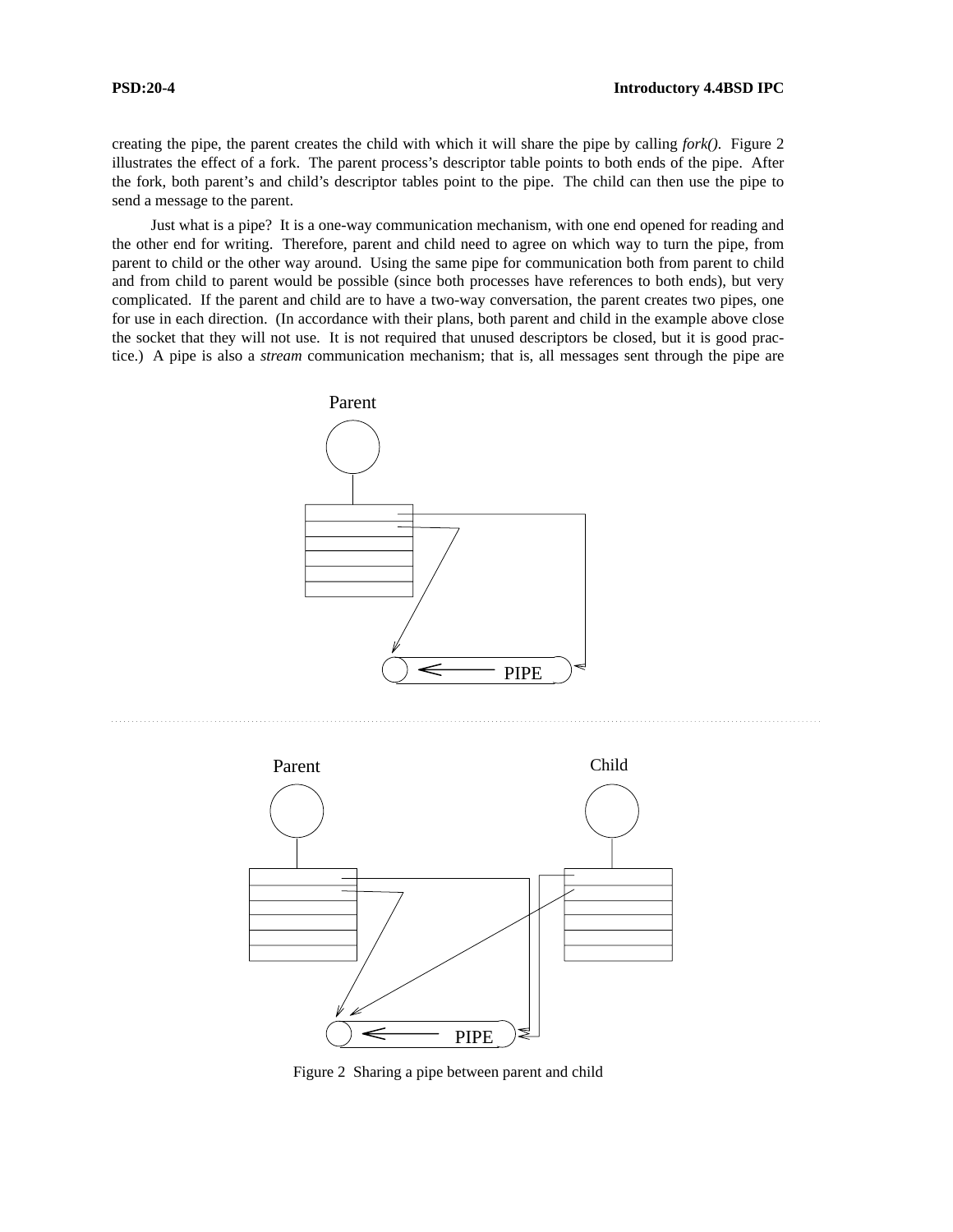#### **Introductory 4.4BSD IPC** PSD:20-5

placed in order and reliably delivered. When the reader asks for a certain number of bytes from this stream, he is given as many bytes as are available, up to the amount of the request. Note that these bytes may have come from the same call to *write()* or from several calls to *write()* which were concatenated.

### **4. Socketpairs**

Berkeley UNIX 4.4BSD provides a slight generalization of pipes. A pipe is a pair of connected sockets for one-way stream communication. One may obtain a pair of connected sockets for two-way stream communication by calling the routine *socketpair().* The program in Figure 3 calls *socketpair()* to create such a connection. The program uses the link for communication in both directions. Since socketpairs are an extension of pipes, their use resembles that of pipes. Figure 4 illustrates the result of a fork following a call to *socketpair().*

*Socketpair()* takes as arguments a specification of a domain, a style of communication, and a protocol. These are the parameters shown in the example. Domains and protocols will be discussed in the next section. Briefly, a domain is a space of names that may be bound to sockets and implies certain other conventions. Currently, socketpairs have only been implemented for one domain, called the UNIX domain. The UNIX domain uses UNIX path names for naming sockets. It only allows communication between sockets on the same machine.

Note that the header files  $\langle sys/socket.h \rangle$  and  $\langle sys/types.h \rangle$ . are required in this program. The constants AF\_UNIX and SOCK\_STREAM are defined in *<sys/socket.h>*, which in turn requires the file *<sys/types.h>* for some of its definitions.

### **5. Domains and Protocols**

Pipes and socketpairs are a simple solution for communicating between a parent and child or between child processes. What if we wanted to have processes that have no common ancestor with whom to set up communication? Neither standard UNIX pipes nor socketpairs are the answer here, since both mechanisms require a common ancestor to set up the communication. We would like to have two processes separately create sockets and then have messages sent between them. This is often the case when providing or using a service in the system. This is also the case when the communicating processes are on separate machines. In Berkeley UNIX 4.4BSD one can create individual sockets, give them names and send messages between them.

Sockets created by different programs use names to refer to one another; names generally must be translated into addresses for use. The space from which an address is drawn is referred to as a *domain.* There are several domains for sockets. Two that will be used in the examples here are the UNIX domain (or AF\_UNIX, for Address Format UNIX) and the Internet domain (or AF\_INET). UNIX domain IPC is an experimental facility in 4.2BSD and 4.3BSD. In the UNIX domain, a socket is given a path name within the file system name space. A file system node is created for the socket and other processes may then refer to the socket by giving the proper pathname. UNIX domain names, therefore, allow communication between any two processes that work in the same file system. The Internet domain is the UNIX implementation of the DARPA Internet standard protocols IP/TCP/UDP. Addresses in the Internet domain consist of a machine network address and an identifying number, called a port. Internet domain names allow communication between machines.

Communication follows some particular ''style.'' Currently, communication is either through a *stream* or by *datagram.* Stream communication implies several things. Communication takes place across a connection between two sockets. The communication is reliable, error-free, and, as in pipes, no message boundaries are kept. Reading from a stream may result in reading the data sent from one or several calls to *write()* or only part of the data from a single call, if there is not enough room for the entire message, or if not all the data from a large message has been transferred. The protocol implementing such a style will retransmit messages received with errors. It will also return error messages if one tries to send a message after the connection has been broken. Datagram communication does not use connections. Each message is addressed individually. If the address is correct, it will generally be received, although this is not guaranteed. Often datagrams are used for requests that require a response from the recipient. If no response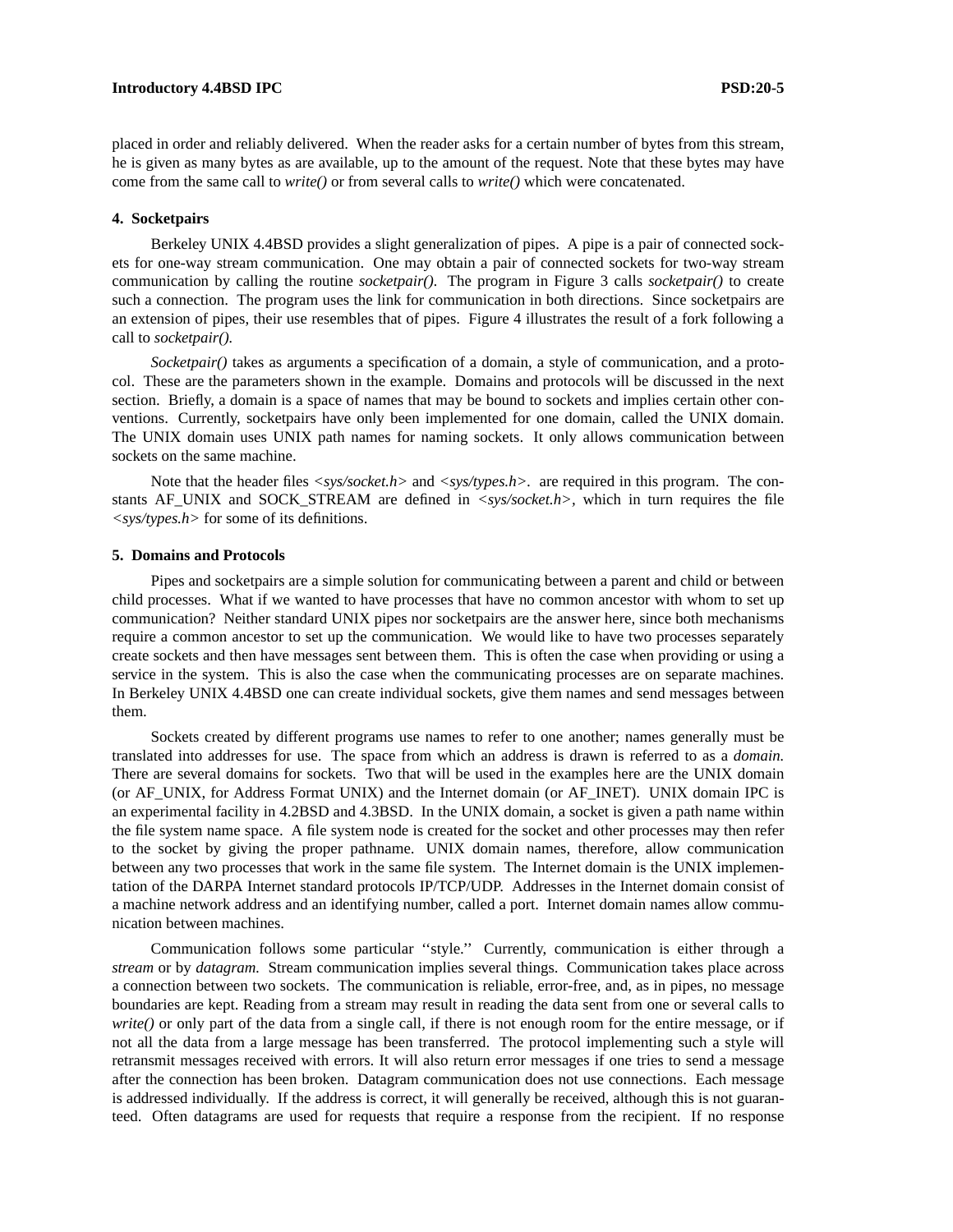```
#include <sys/types.h>
#include <sys/socket.h>
#include <stdio.h>
#define DATA1 "In Xanadu, did Kublai Khan . . ."
#define DATA2 "A stately pleasure dome decree . . ."
/*
 * This program creates a pair of connected sockets then forks and
 * communicates over them. This is very similar to communication with pipes,
 * however, socketpairs are two-way communications objects. Therefore I can
 * send messages in both directions.
 */
main()
{
      int sockets[2], child;
      char buf[1024];
      if (socketpair(AF_UNIX, SOCK_STREAM, 0, sockets) < 0) {
            perror("opening stream socket pair");
            exit(1);}
      if ((child = fork()) == -1)perror("fork");
      else if (child) { /* This is the parent. */
            close(sockets[0]);
            if (read(sockets[1], buf, 1024, 0) < 0)
                  perror("reading stream message");
            printf("-->%s\n", buf);
            if (write(sockets[1], DATA2, sizeof(DATA2)) < 0)
                  perror("writing stream message");
            close(sockets[1]);
      } else { /* This is the child. */close(sockets[1]);
            if (write(sockets[0], DATA1, sizeof(DATA1)) < 0)
                  perror("writing stream message");
            if (read(sockets[0], buf, 1024, 0) < 0)
                  perror("reading stream message");
            printf("--&s\nu", but);close(sockets[0]);
      }
}
                          Figure 3 Use of a socketpair
```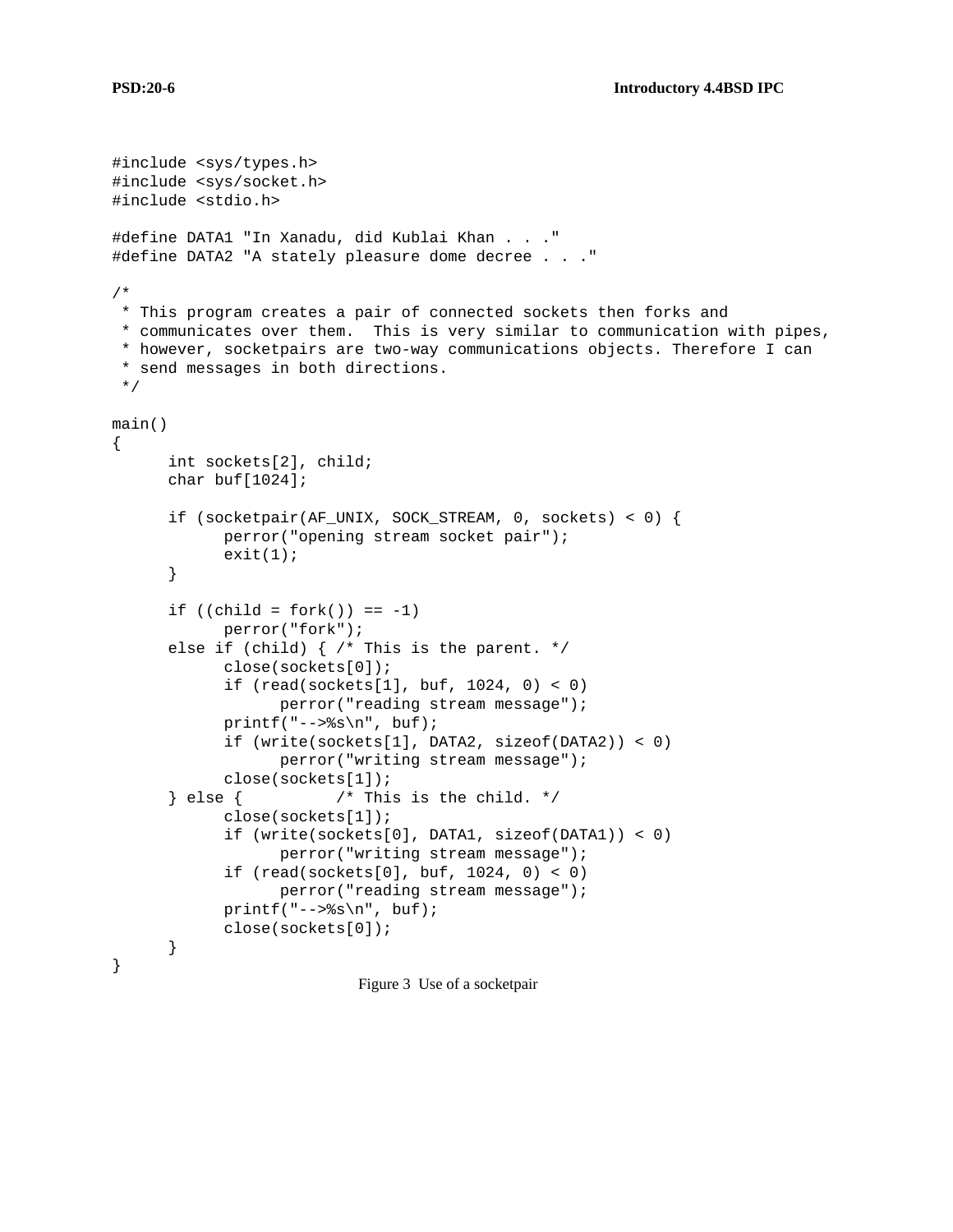



Figure 4 Sharing a socketpair between parent and child

arrives in a reasonable amount of time, the request is repeated. The individual datagrams will be kept separate when they are read, that is, message boundaries are preserved.

The difference in performance between the two styles of communication is generally less important than the difference in semantics. The performance gain that one might find in using datagrams must be weighed against the increased complexity of the program, which must now concern itself with lost or out of order messages. If lost messages may simply be ignored, the quantity of traffic may be a consideration. The expense of setting up a connection is best justified by frequent use of the connection. Since the performance of a protocol changes as it is tuned for different situations, it is best to seek the most up-to-date information when making choices for a program in which performance is crucial.

A protocol is a set of rules, data formats and conventions that regulate the transfer of data between participants in the communication. In general, there is one protocol for each socket type (stream, datagram, etc.) within each domain. The code that implements a protocol keeps track of the names that are bound to sockets, sets up connections and transfers data between sockets, perhaps sending the data across a network. This code also keeps track of the names that are bound to sockets. It is possible for several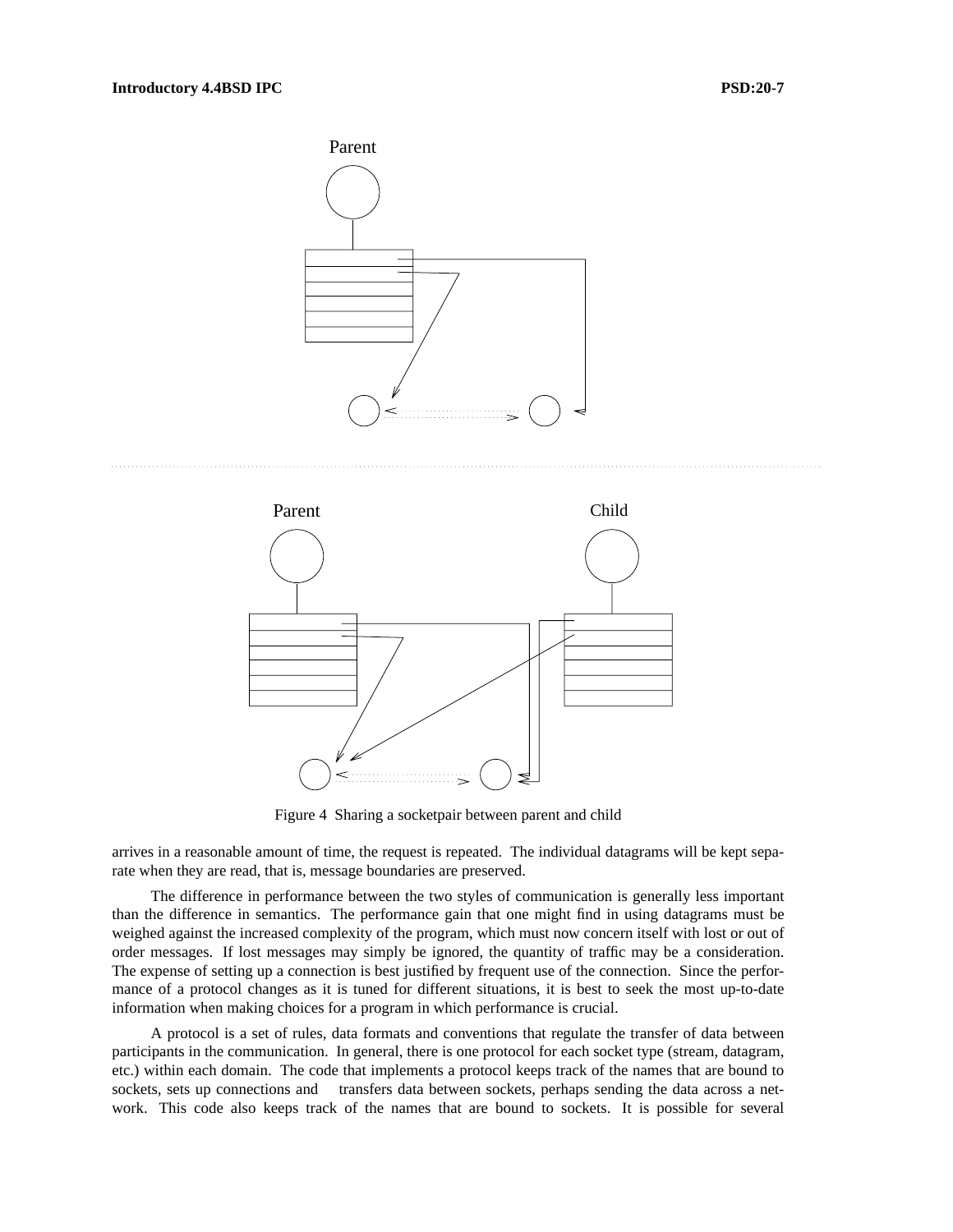protocols, differing only in low level details, to implement the same style of communication within a particular domain. Although it is possible to select which protocol should be used, for nearly all uses it is sufficient to request the default protocol. This has been done in all of the example programs.

One specifies the domain, style and protocol of a socket when it is created. For example, in Figure 5a the call to *socket()* causes the creation of a datagram socket with the default protocol in the UNIX domain.

#### **6. Datagrams in the UNIX Domain**

Let us now look at two programs that create sockets separately. The programs in Figures 5a and 5b use datagram communication rather than a stream. The structure used to name UNIX domain sockets is defined in the file  $\langle sys/un.h \rangle$ . The definition has also been included in the example for clarity.

Each program creates a socket with a call to *socket().* These sockets are in the UNIX domain. Once a name has been decided upon it is attached to a socket by the system call *bind().* The program in Figure 5a uses the name ''socket'', which it binds to its socket. This name will appear in the working directory of the program. The routines in Figure 5b use its socket only for sending messages. It does not create a name for the socket because no other process has to refer to it.

Names in the UNIX domain are path names. Like file path names they may be either absolute (e.g. ''/dev/imaginary'') or relative (e.g. ''socket''). Because these names are used to allow processes to rendezvous, relative path names can pose difficulties and should be used with care. When a name is bound into the name space, a file (inode) is allocated in the file system. If the inode is not deallocated, the name will continue to exist even after the bound socket is closed. This can cause subsequent runs of a program to find that a name is unavailable, and can cause directories to fill up with these objects. The names are removed by calling *unlink()* or using the *rm* (1) command. Names in the UNIX domain are only used for rendezvous. They are not used for message delivery once a connection is established. Therefore, in contrast with the Internet domain, unbound sockets need not be (and are not) automatically given addresses when they are connected.

There is no established means of communicating names to interested parties. In the example, the program in Figure 5b gets the name of the socket to which it will send its message through its command line arguments. Once a line of communication has been created, one can send the names of additional, perhaps new, sockets over the link. Facilities will have to be built that will make the distribution of names less of a problem than it now is.

#### **7. Datagrams in the Internet Domain**

The examples in Figure 6a and 6b are very close to the previous example except that the socket is in the Internet domain. The structure of Internet domain addresses is defined in the file *<netinet/in.h>*. Internet addresses specify a host address (a 32-bit number) and a delivery slot, or port, on that machine. These ports are managed by the system routines that implement a particular protocol. Unlike UNIX domain names, Internet socket names are not entered into the file system and, therefore, they do not have to be unlinked after the socket has been closed. When a message must be sent between machines it is sent to the protocol routine on the destination machine, which interprets the address to determine to which socket the message should be delivered. Several different protocols may be active on the same machine, but, in general, they will not communicate with one another. As a result, different protocols are allowed to use the same port numbers. Thus, implicitly, an Internet address is a triple including a protocol as well as the port and machine address. An *association* is a temporary or permanent specification of a pair of communicating sockets. An association is thus identified by the tuple <*protocol, local machine address, local port, remote machine address, remote port*>. An association may be transient when using datagram sockets; the association actually exists during a *send* operation.

The protocol for a socket is chosen when the socket is created. The local machine address for a socket can be any valid network address of the machine, if it has more than one, or it can be the wildcard value INADDR\_ANY. The wildcard value is used in the program in Figure 6a. If a machine has several network addresses, it is likely that messages sent to any of the addresses should be deliverable to a socket. This will be the case if the wildcard value has been chosen. Note that even if the wildcard value is chosen,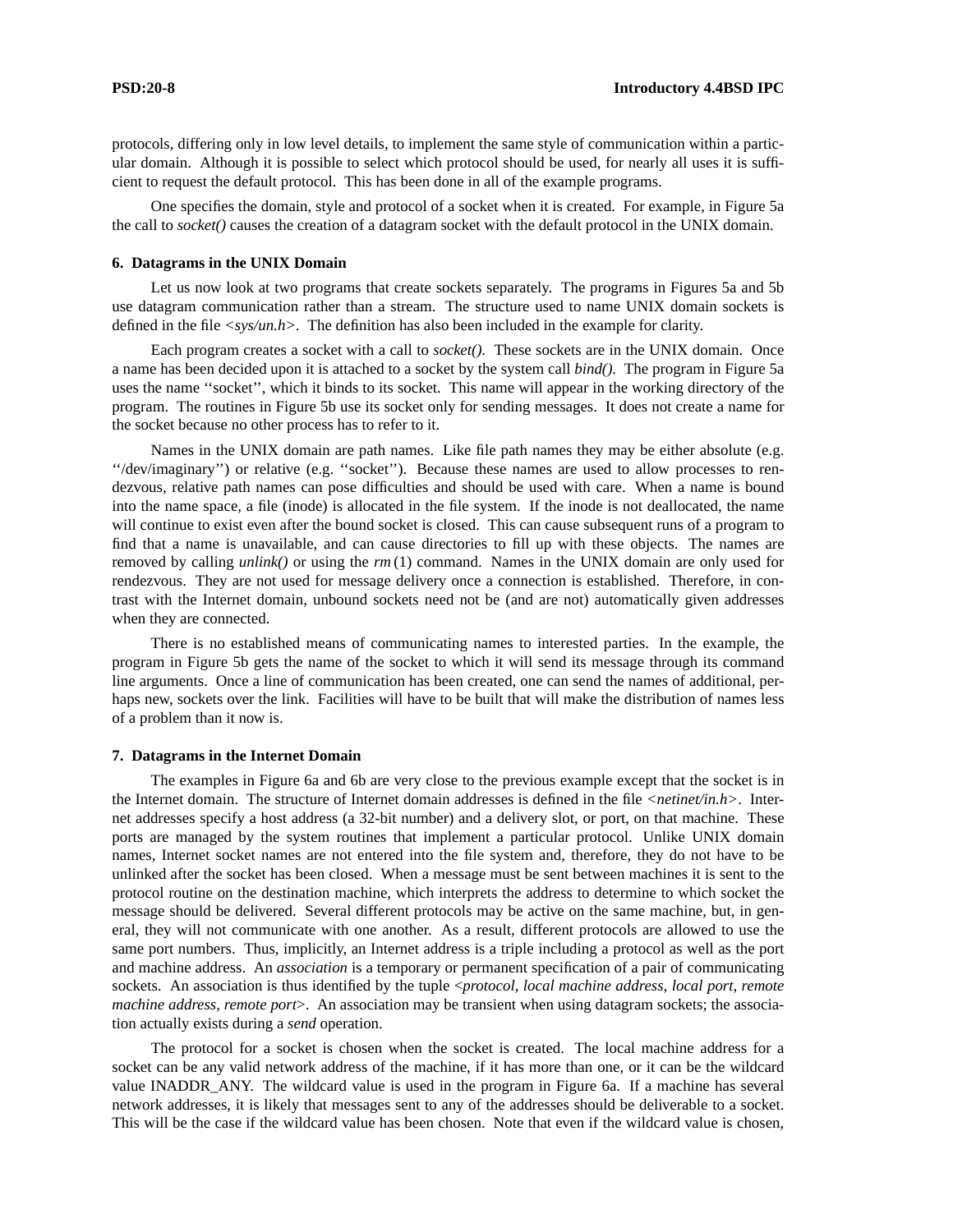```
#include <sys/types.h>
#include <sys/socket.h>
#include <sys/un.h>
/*
 * In the included file <sys/un.h> a sockaddr_un is defined as follows
 * struct sockaddr_un {
 * short sun_family;
 * char sun_path[108];
 * };
 */
#include <stdio.h>
#define NAME "socket"
/*
* This program creates a UNIX domain datagram socket, binds a name to it,
 * then reads from the socket.
 */
main()
{
      int sock, length;
      struct sockaddr_un name;
      char buf[1024];
      /* Create socket from which to read. */
      sock = socket(AF_UNIX, SOCK_DGRAM, 0);
      if (sock < 0) {
            perror("opening datagram socket");
            exit(1);}
      /* Create name. */
     name.sun_family = AF_UNIX;
      strcpy(name.sun_path, NAME);
      if (bind(sock, &name, sizeof(struct sockaddr_un))) {
            perror("binding name to datagram socket");
            exit(1);}
     printf("socket -->%s\n", NAME);
      /* Read from the socket */
      if (read(sock, buf, 1024) < 0)
            perror("receiving datagram packet");
     printf("-->%s\n", buf);
     close(sock);
     unlink(NAME);
}
```
Figure 5a Reading UNIX domain datagrams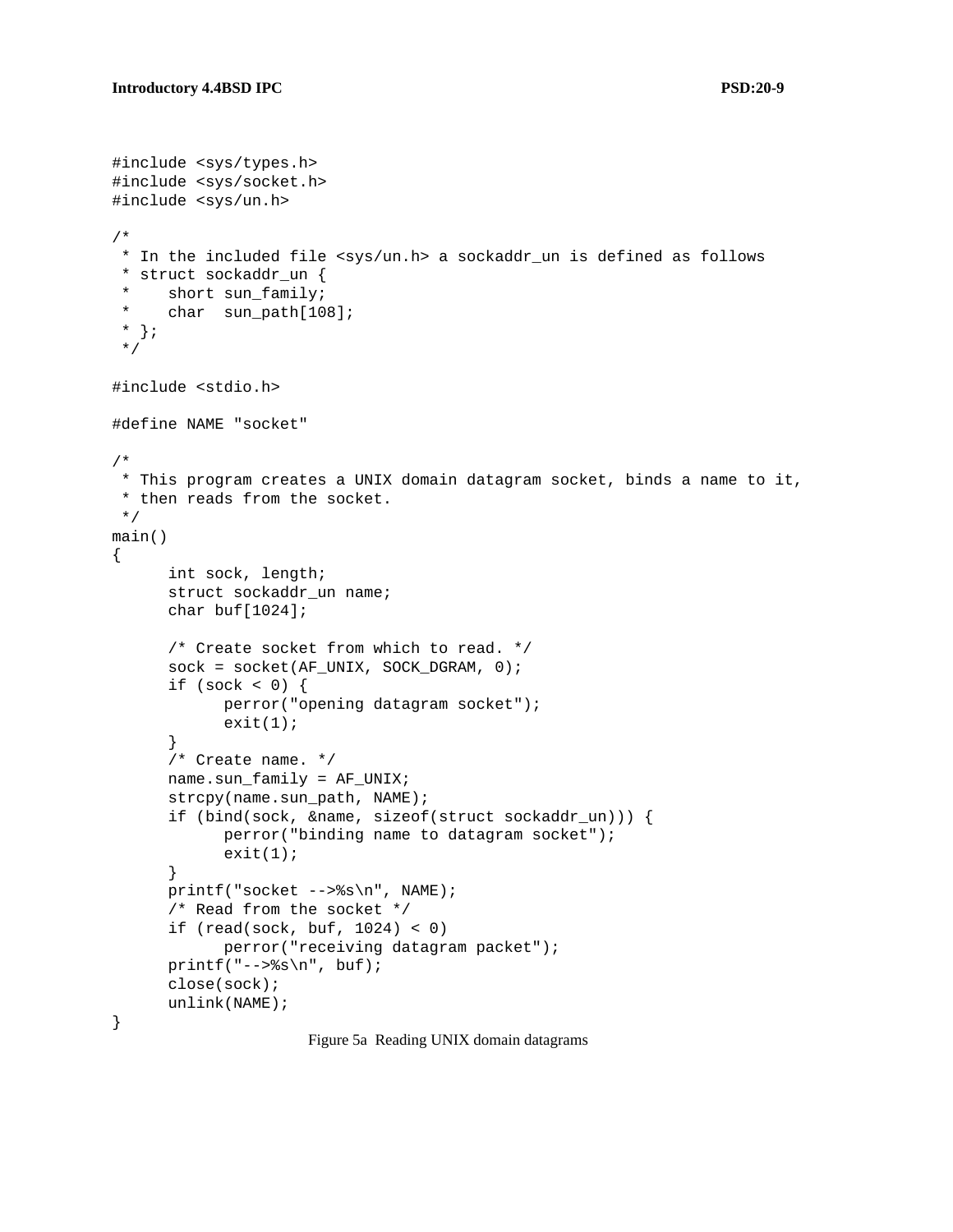```
#include <sys/types.h>
#include <sys/socket.h>
#include <sys/un.h>
#include <stdio.h>
#define DATA "The sea is calm tonight, the tide is full . . ."
/*
* Here I send a datagram to a receiver whose name I get from the command
 * line arguments. The form of the command line is udgramsend pathname
 */
main(argc, argv)
      int argc;
      char *argv[];
{
      int sock;
      struct sockaddr_un name;
      /* Create socket on which to send. */
      sock = socket(AF_UNIX, SOCK_DGRAM, 0);
      if (sock < 0) {
            perror("opening datagram socket");
            exit(1);}
      /* Construct name of socket to send to. */
      name.sun_family = AF_UNIX;
      strcpy(name.sun_path, argv[1]);
      /* Send message. */
      if (sendto(sock, DATA, sizeof(DATA), 0,
          &name, sizeof(struct sockaddr_un)) < 0) {
            perror("sending datagram message");
      }
      close(sock);
}
                     Figure 5b Sending a UNIX domain datagrams
```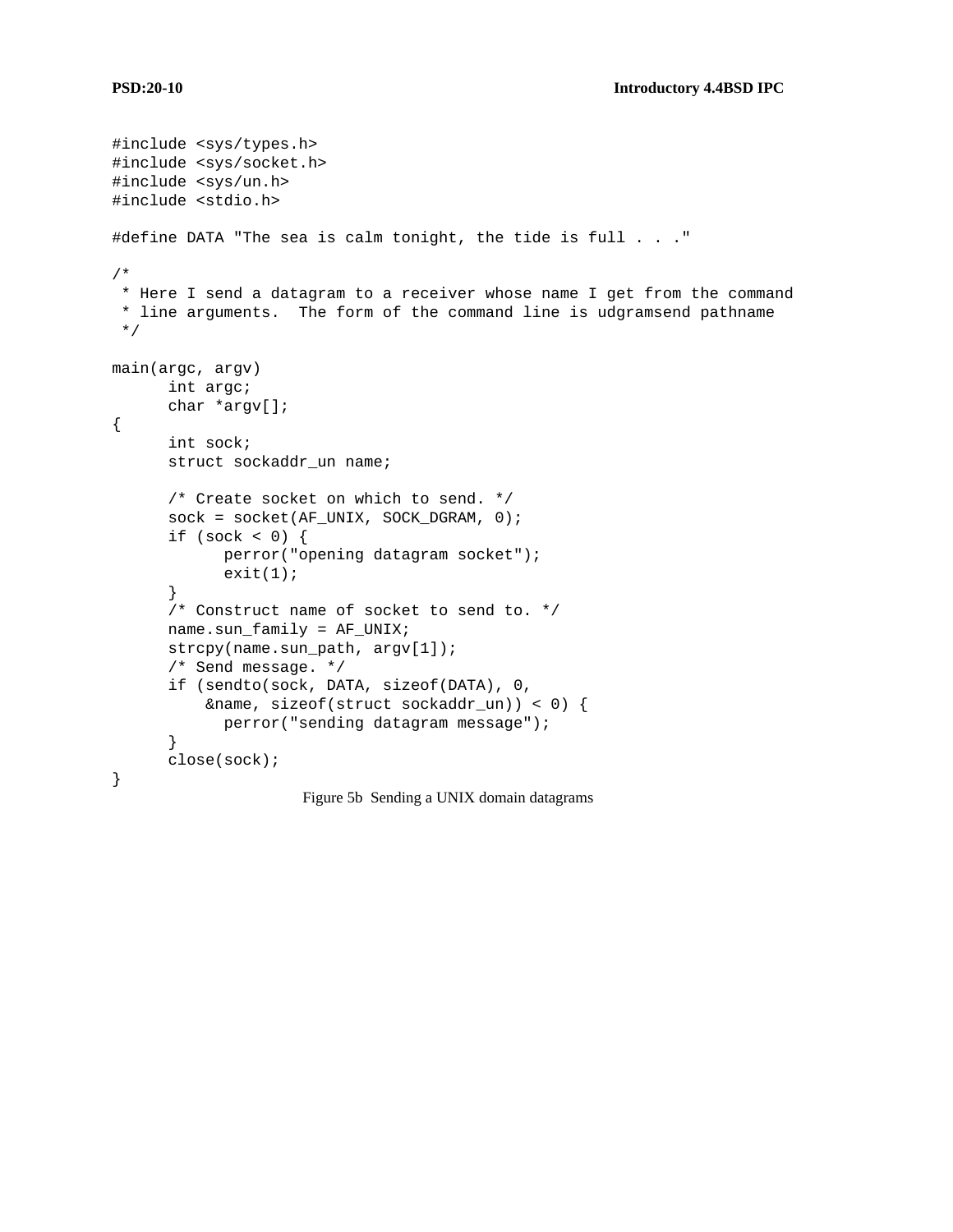```
#include <sys/types.h>
#include <sys/socket.h>
#include <netinet/in.h>
#include <stdio.h>
/*
 * In the included file <netinet/in.h> a sockaddr_in is defined as follows:
 * struct sockaddr_in {
     short sin_family;
 * u_short sin_port;
 * struct in_addr sin_addr;
 * char sin_zero[8];
 * };
 *
 * This program creates a datagram socket, binds a name to it, then reads
 * from the socket.
 */
main()
{
      int sock, length;
      struct sockaddr_in name;
      char buf[1024];
      /* Create socket from which to read. */
      sock = socket(AF_INET, SOCK_DGRAM, 0);
      if (sock \lt 0) {
            perror("opening datagram socket");
            exit(1);}
      /* Create name with wildcards. */
     name.sin_family = AF_INET;
     name.sin_addr.s_addr = INADDR_ANY;
     name.sin_port = 0;if (bind(sock, &name, sizeof(name))) {
            perror("binding datagram socket");
            exit(1);}
      /* Find assigned port value and print it out. */
      length = sizeof(name);if (getsockname(sock, &name, &length)) {
            perror("getting socket name");
            exit(1);}
      printf("Socket has port #%d\n", ntohs(name.sin_port));
      /* Read from the socket */
      if (read(sock, buf, 1024) < 0)
            perror("receiving datagram packet");
     printf("--&s\nu", but);close(sock);
}
```
Figure 6a Reading Internet domain datagrams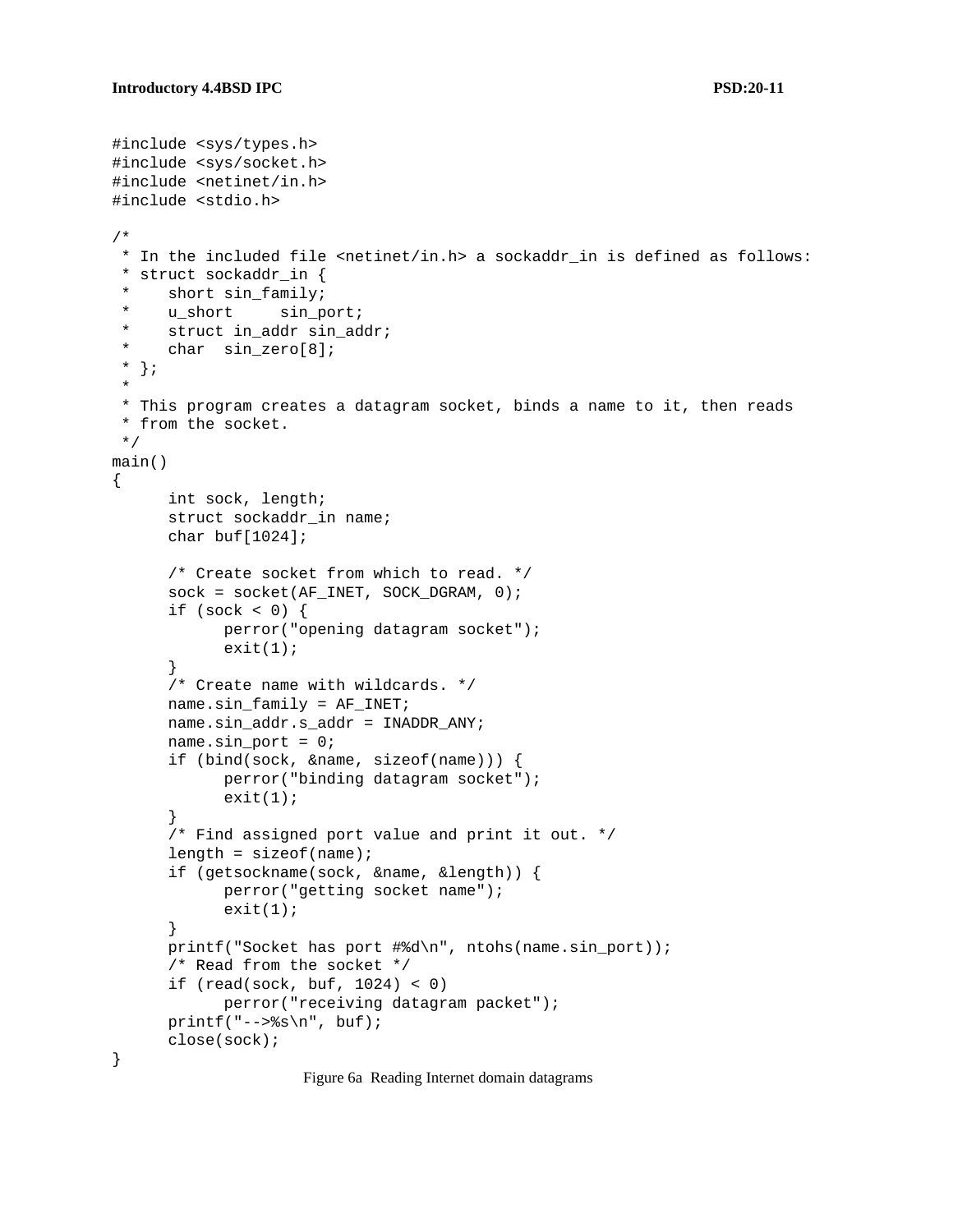```
#include <sys/types.h>
#include <sys/socket.h>
#include <netinet/in.h>
#include <netdb.h>
#include <stdio.h>
#define DATA "The sea is calm tonight, the tide is full . . ."
/*
 * Here I send a datagram to a receiver whose name I get from the command
 * line arguments. The form of the command line is dgramsend hostname
 * portnumber
 */
main(argc, argv)
      int argc;
      char *argv[];
{
      int sock;
      struct sockaddr_in name;
      struct hostent *hp, *gethostbyname();
      /* Create socket on which to send. */
      sock = socket(AF_INET, SOCK_DGRAM, 0);
      if (sock < 0) {
            perror("opening datagram socket");
            exit(1);
      }
      /*
       * Construct name, with no wildcards, of the socket to send to.
       * Getnostbyname() returns a structure including the network address
       * of the specified host. The port number is taken from the command
       * line.
       */
      hp = gethostbyname(argv[1]);
      if (hp == 0) {
            fprintf(stderr, "%s: unknown host0, argv[1]);
            exit(2);}
      bcopy(hp->h_addr, &name.sin_addr, hp->h_length);
      name.sin_family = AF_INET;
      name.sin_port = htons(atoi(argv[2]));
      /* Send message. */
      if (sendto(sock, DATA, sizeof(DATA), 0, &name, sizeof(name)) < 0)
            perror("sending datagram message");
      close(sock);
}
```
Figure 6b Sending an Internet domain datagram

a program sending messages to the named socket must specify a valid network address. One can be willing to receive from ''anywhere,'' but one cannot send a message ''anywhere.'' The program in Figure 6b is given the destination host name as a command line argument. To determine a network address to which it can send the message, it looks up the host address by the call to *gethostbyname()*. The returned structure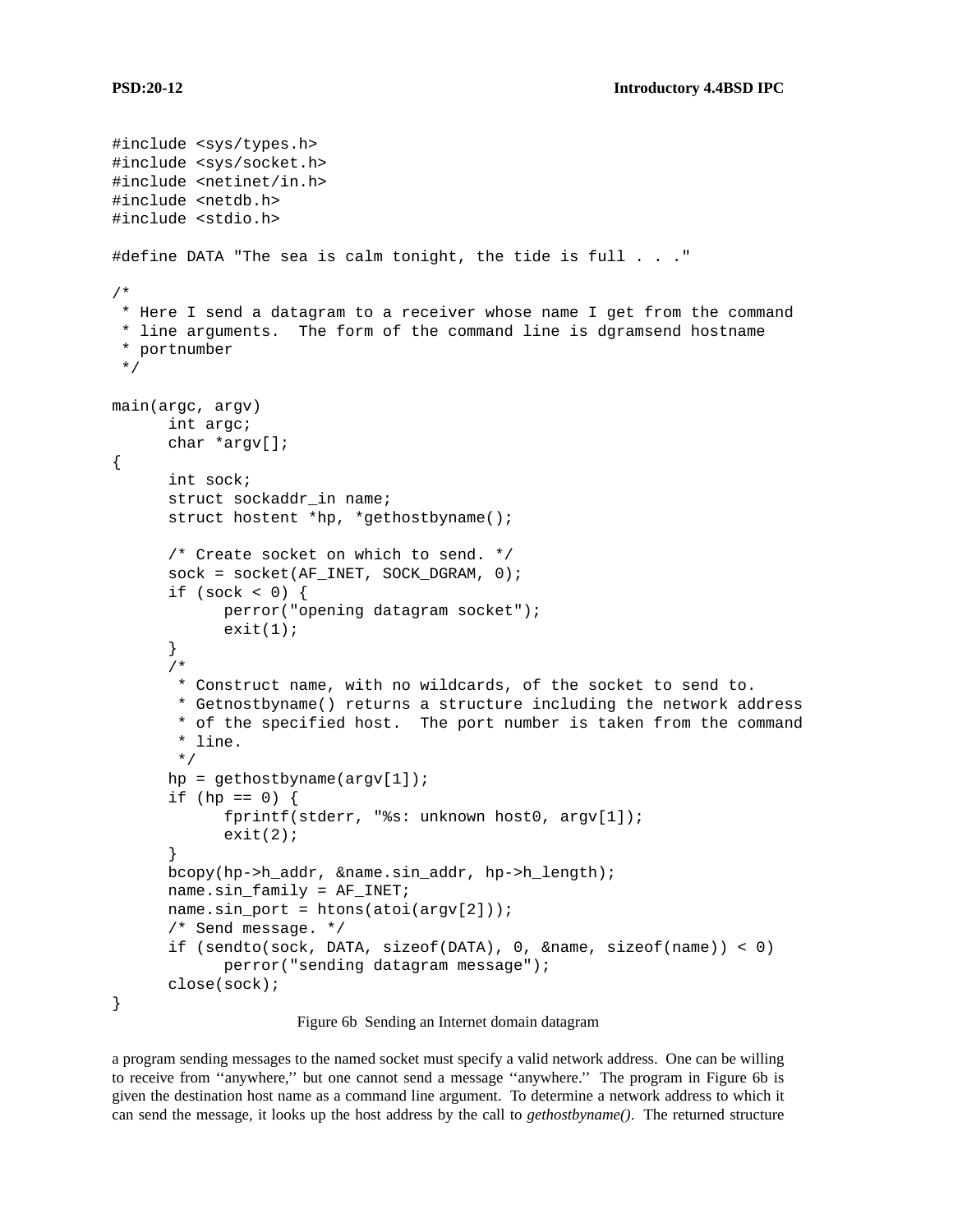#### **Introductory 4.4BSD IPC PSD:20-13**

includes the host's network address, which is copied into the structure specifying the destination of the message.

The port number can be thought of as the number of a mailbox, into which the protocol places one's messages. Certain daemons, offering certain advertised services, have reserved or ''well-known'' port numbers. These fall in the range from 1 to 1023. Higher numbers are available to general users. Only servers need to ask for a particular number. The system will assign an unused port number when an address is bound to a socket. This may happen when an explicit *bind* call is made with a port number of 0, or when a *connect* or *send* is performed on an unbound socket. Note that port numbers are not automatically reported back to the user. After calling *bind(),* asking for port 0, one may call *getsockname()* to discover what port was actually assigned. The routine *getsockname()* will not work for names in the UNIX domain.

The format of the socket address is specified in part by standards within the Internet domain. The specification includes the order of the bytes in the address. Because machines differ in the internal representation they ordinarily use to represent integers, printing out the port number as returned by *getsockname()* may result in a misinterpretation. To print out the number, it is necessary to use the routine *ntohs()* (for *network to host: short*) to convert the number from the network representation to the host's representation. On some machines, such as 68000-based machines, this is a null operation. On others, such as VAXes, this results in a swapping of bytes. Another routine exists to convert a short integer from the host format to the network format, called *htons()*; similar routines exist for long integers. For further information, refer to the entry for *byteorder* in section 3 of the manual.

### **8. Connections**

To send data between stream sockets (having communication style SOCK\_STREAM), the sockets must be connected. Figures 7a and 7b show two programs that create such a connection. The program in 7a is relatively simple. To initiate a connection, this program simply creates a stream socket, then calls *connect()*, specifying the address of the socket to which it wishes its socket connected. Provided that the target socket exists and is prepared to handle a connection, connection will be complete, and the program can begin to send messages. Messages will be delivered in order without message boundaries, as with pipes. The connection is destroyed when either socket is closed (or soon thereafter). If a process persists in sending messages after the connection is closed, a SIGPIPE signal is sent to the process by the operating system. Unless explicit action is taken to handle the signal (see the manual page for *signal* or *sigvec*), the process will terminate and the shell will print the message ''broken pipe.''

Forming a connection is asymmetrical; one process, such as the program in Figure 7a, requests a connection with a particular socket, the other process accepts connection requests. Before a connection can be accepted a socket must be created and an address bound to it. This situation is illustrated in the top half of Figure 8. Process 2 has created a socket and bound a port number to it. Process 1 has created an unnamed socket. The address bound to process 2's socket is then made known to process 1 and, perhaps to several other potential communicants as well. If there are several possible communicants, this one socket might receive several requests for connections. As a result, a new socket is created for each connection. This new socket is the endpoint for communication within this process for this connection. A connection may be destroyed by closing the corresponding socket.

The program in Figure 7b is a rather trivial example of a server. It creates a socket to which it binds a name, which it then advertises. (In this case it prints out the socket number.) The program then calls *listen()* for this socket. Since several clients may attempt to connect more or less simultaneously, a queue of pending connections is maintained in the system address space. *Listen()* marks the socket as willing to accept connections and initializes the queue. When a connection is requested, it is listed in the queue. If the queue is full, an error status may be returned to the requester. The maximum length of this queue is specified by the second argument of *listen()*; the maximum length is limited by the system. Once the listen call has been completed, the program enters an infinite loop. On each pass through the loop, a new connection is accepted and removed from the queue, and, hence, a new socket for the connection is created. The bottom half of Figure 8 shows the result of Process 1 connecting with the named socket of Process 2, and Process 2 accepting the connection. After the connection is created, the service, in this case printing out the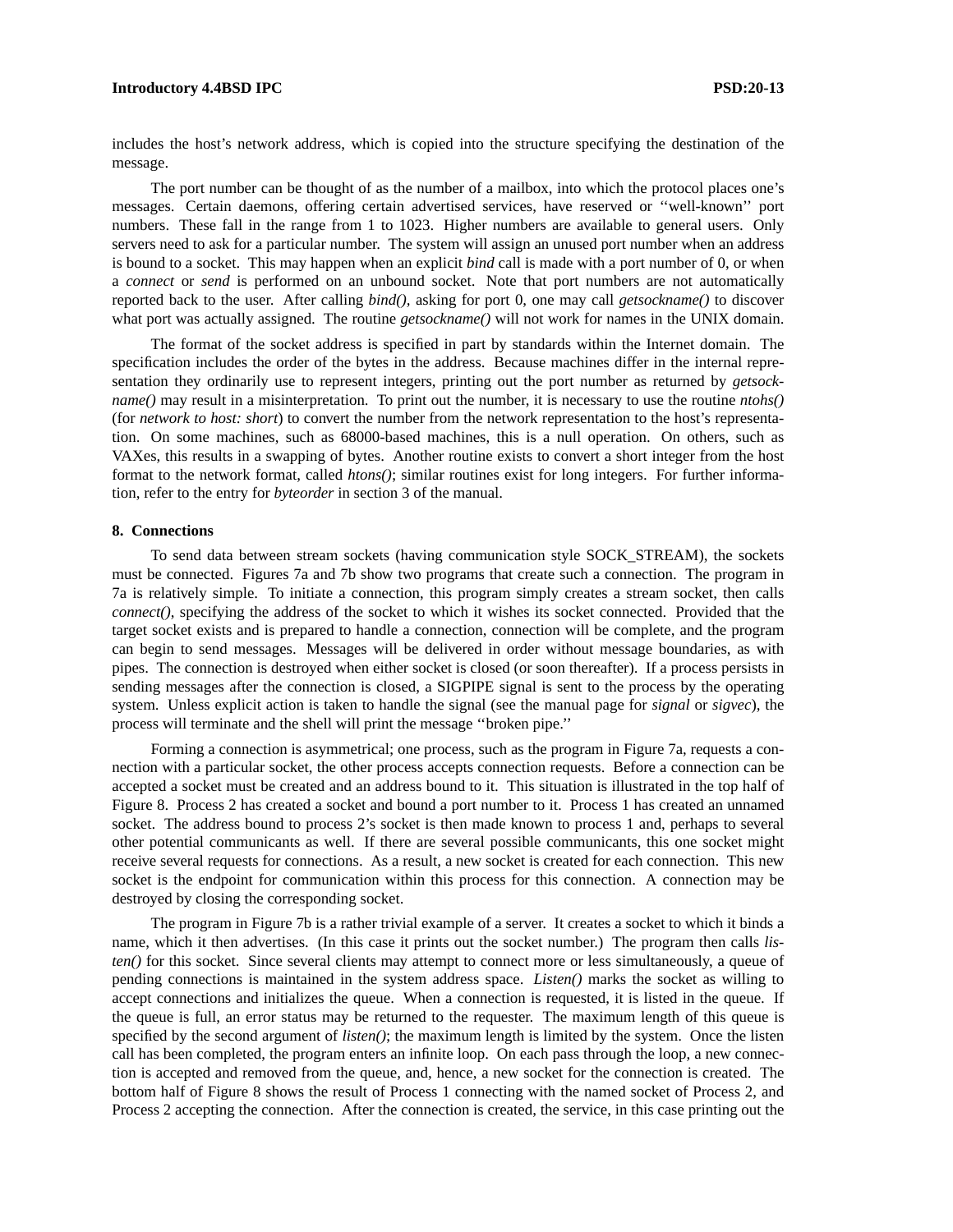```
#include <sys/types.h>
#include <sys/socket.h>
#include <netinet/in.h>
#include <netdb.h>
#include <stdio.h>
#define DATA "Half a league, half a league . . ."
/*
* This program creates a socket and initiates a connection with the socket
 * given in the command line. One message is sent over the connection and
 * then the socket is closed, ending the connection. The form of the command
 * line is streamwrite hostname portnumber
 */
main(argc, argv)
      int argc;
      char *argv[];
{
      int sock;
      struct sockaddr_in server;
      struct hostent *hp, *gethostbyname();
      char buf[1024];
      /* Create socket */
      sock = socket(AF_INET, SOCK_STREAM, 0);
      if (sock <0) {
            perror("opening stream socket");
            exit(1);}
      /* Connect socket using name specified by command line. */
      server.sin_family = AF_INET;
      hp = gethostbyname(argv[1]);
      if (hp == 0) {
            fprintf(stderr, "%s: unknown host0, argv[1]);
            exit(2);}
      bcopy(hp->h_addr, &server.sin_addr, hp->h_length);
      server.sin_port = htons(atoi(argv[2]));
      if (connect(sock, &server, sizeof(server)) < 0) {
            perror("connecting stream socket");
            exit(1);}
      if (write(sock, DATA, sizeof(DATA)) < 0)
            perror("writing on stream socket");
      close(sock);
}
```
Figure 7a Initiating an Internet domain stream connection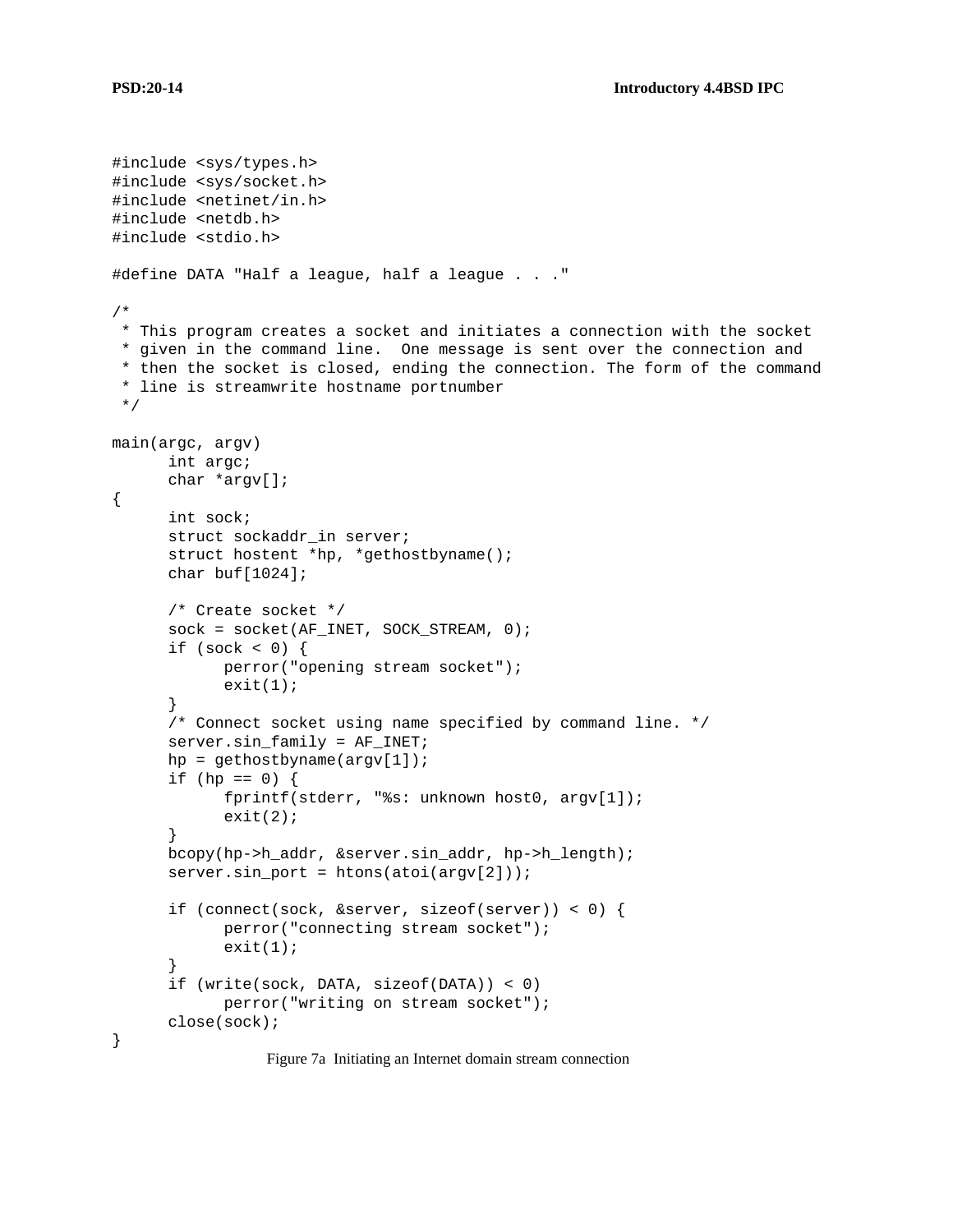```
#include <sys/types.h>
#include <sys/socket.h>
#include <netinet/in.h>
#include <netdb.h>
#include <stdio.h>
#define TRUE 1
/*
 * This program creates a socket and then begins an infinite loop. Each time
 * through the loop it accepts a connection and prints out messages from it.
 * When the connection breaks, or a termination message comes through, the
 * program accepts a new connection.
 */
main()
{
      int sock, length;
      struct sockaddr_in server;
      int msgsock;
      char buf[1024];
      int rval;
      int i;
      /* Create socket */
      sock = socket(AF_INET, SOCK_STREAM, 0);
      if (sock \lt 0) {
            perror("opening stream socket");
            exit(1);}
      /* Name socket using wildcards */
      server.sin_family = AF_INET;
      server.sin_addr.s_addr = INADDR_ANY;
      server.sin_port = 0;
      if (bind(sock, &server, sizeof(server))) {
            perror("binding stream socket");
            exit(1);}
      /* Find out assigned port number and print it out */
      length = sizeof(server);
      if (getsockname(sock, &server, &length)) {
            perror("getting socket name");
            exit(1);}
      printf("Socket has port #%d\n", ntohs(server.sin_port));
      /* Start accepting connections */
      listen(sock, 5);
      do {
            msgsock = accept(sock, 0, 0);
            if (msgsock == -1)perror("accept");
            else do {
                  bzero(buf, sizeof(buf));
```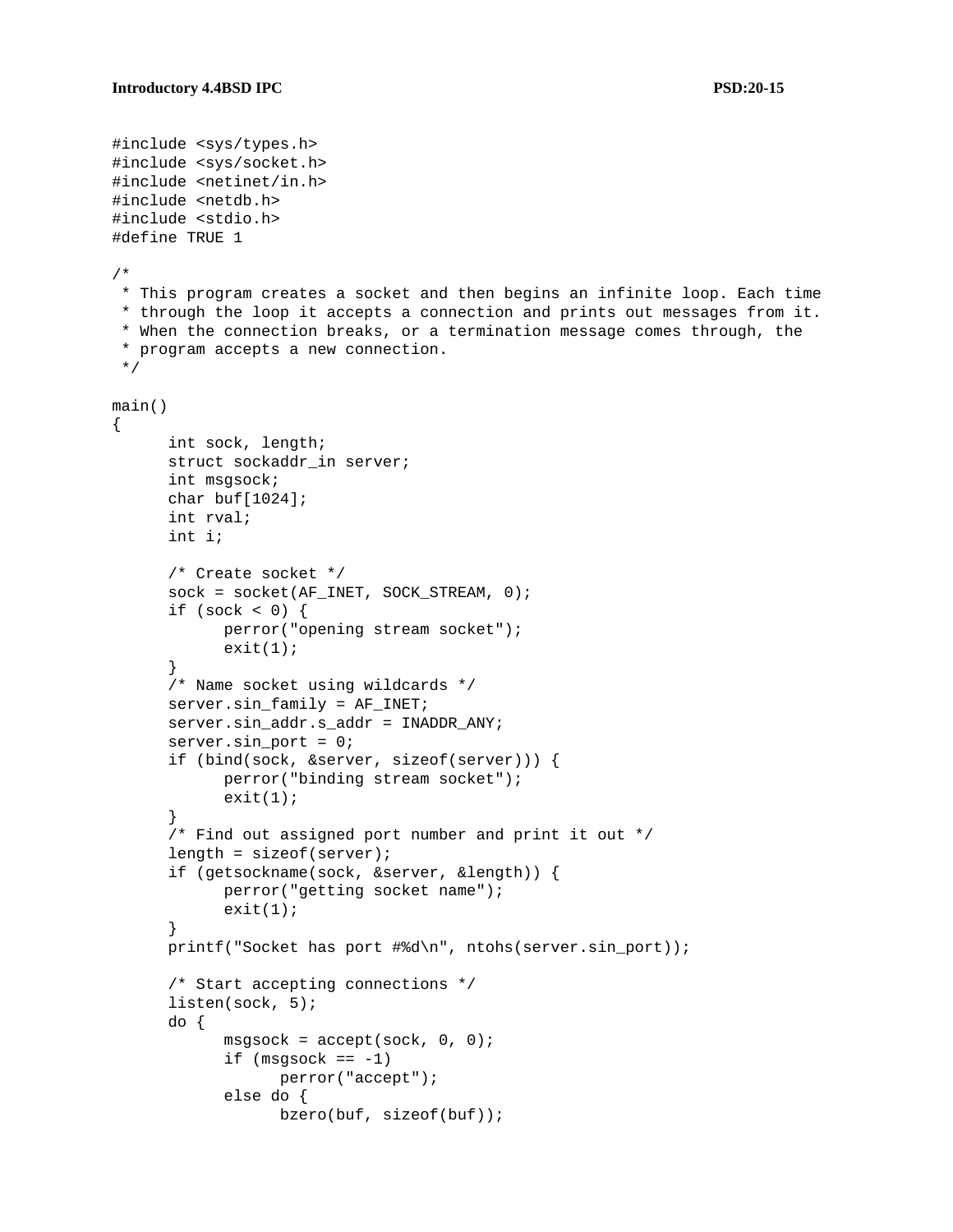```
if ((rval = read(msgsock, but, 1024)) < 0)perror("reading stream message");
                  i = 0;if (rval == 0)printf("Ending connection\n");
                  else
                        printf("--&s\nu", but);} while (rval != 0);
            close(msgsock);
      } while (TRUE);
      /*
       * Since this program has an infinite loop, the socket "sock" is
       * never explicitly closed. However, all sockets will be closed
       * automatically when a process is killed or terminates normally.
       */
}
```
Figure 7b Accepting an Internet domain stream connection

```
#include <sys/types.h>
#include <sys/socket.h>
#include <sys/time.h>
#include <netinet/in.h>
#include <netdb.h>
#include <stdio.h>
#define TRUE 1
/*
 * This program uses select() to check that someone is trying to connect
 * before calling accept().
 */
main()
{
      int sock, length;
      struct sockaddr_in server;
      int msgsock;
      char buf[1024];
      int rval;
      fd_set ready;
      struct timeval to;
      /* Create socket */
      sock = socket(AF_INET, SOCK_STREAM, 0);
      if (sock < 0) {
            perror("opening stream socket");
            exit(1);}
      /* Name socket using wildcards */
      server.sin_family = AF_INET;
      server.sin_addr.s_addr = INADDR_ANY;
      server.sin_port = 0;
      if (bind(sock, &server, sizeof(server))) {
```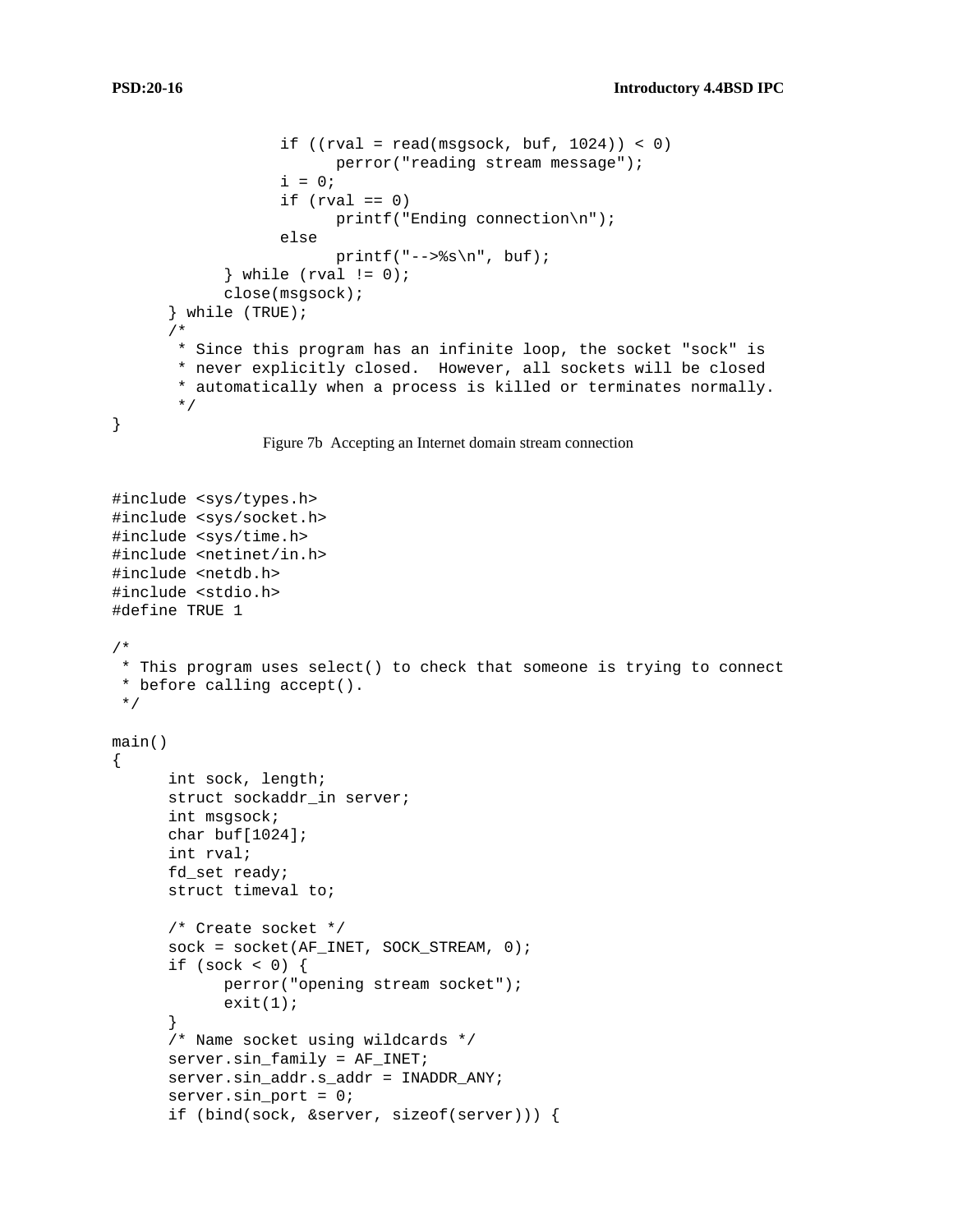}

```
perror("binding stream socket");
      exit(1);}
/* Find out assigned port number and print it out */
length = sizeof(server);
if (getsockname(sock, &server, &length)) {
      perror("getting socket name");
      exit(1);}
printf("Socket has port #%d\n", ntohs(server.sin_port));
/* Start accepting connections */
listen(sock, 5);
do {
      FD ZERO(&ready);
      FD_SET(sock, &ready);
      to.tv_sec = 5;
      if (select(sock + 1, &ready, 0, 0, &to) < 0) {
            perror("select");
            continue;
      }
      if (FD_ISSET(sock, &ready)) {
            msgsock = accept(sock, (struct sockaddr *)0, (int *)0);
            if (msgsock == -1)perror("accept");
            else do {
                  bzero(buf, sizeof(buf));
                  if ((rval = read(msgsock, but, 1024)) < 0)perror("reading stream message");
                  else if (rval == 0)printf("Ending connection\n");
                  else
                        printf("--&s\nu", but);} while (rval > 0);
            close(msgsock);
      } else
            printf("Do something else\n");
} while (TRUE);
```
Figure 7c Using select() to check for pending connections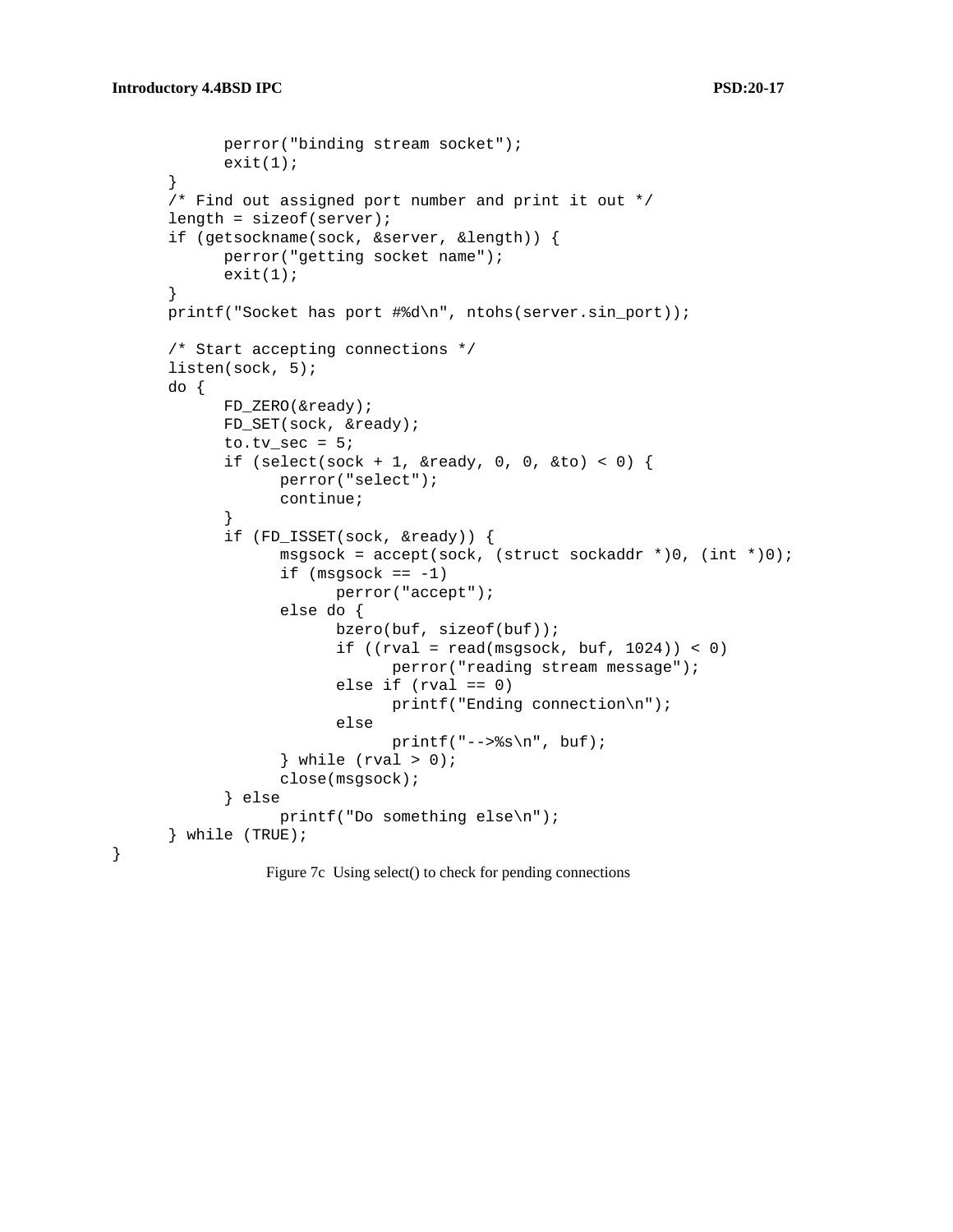

Figure 8 Establishing a stream connection

messages, is performed and the connection socket closed. The *accept()* call will take a pending connection request from the queue if one is available, or block waiting for a request. Messages are read from the connection socket. Reads from an active connection will normally block until data is available. The number of bytes read is returned. When a connection is destroyed, the read call returns immediately. The number of bytes returned will be zero.

The program in Figure 7c is a slight variation on the server in Figure 7b. It avoids blocking when there are no pending connection requests by calling *select()* to check for pending requests before calling *accept().* This strategy is useful when connections may be received on more than one socket, or when data may arrive on other connected sockets before another connection request.

The programs in Figures 9a and 9b show a program using stream communication in the UNIX domain. Streams in the UNIX domain can be used for this sort of program in exactly the same way as Internet domain streams, except for the form of the names and the restriction of the connections to a single file system. There are some differences, however, in the functionality of streams in the two domains, notably in the handling of *out-of-band* data (discussed briefly below). These differences are beyond the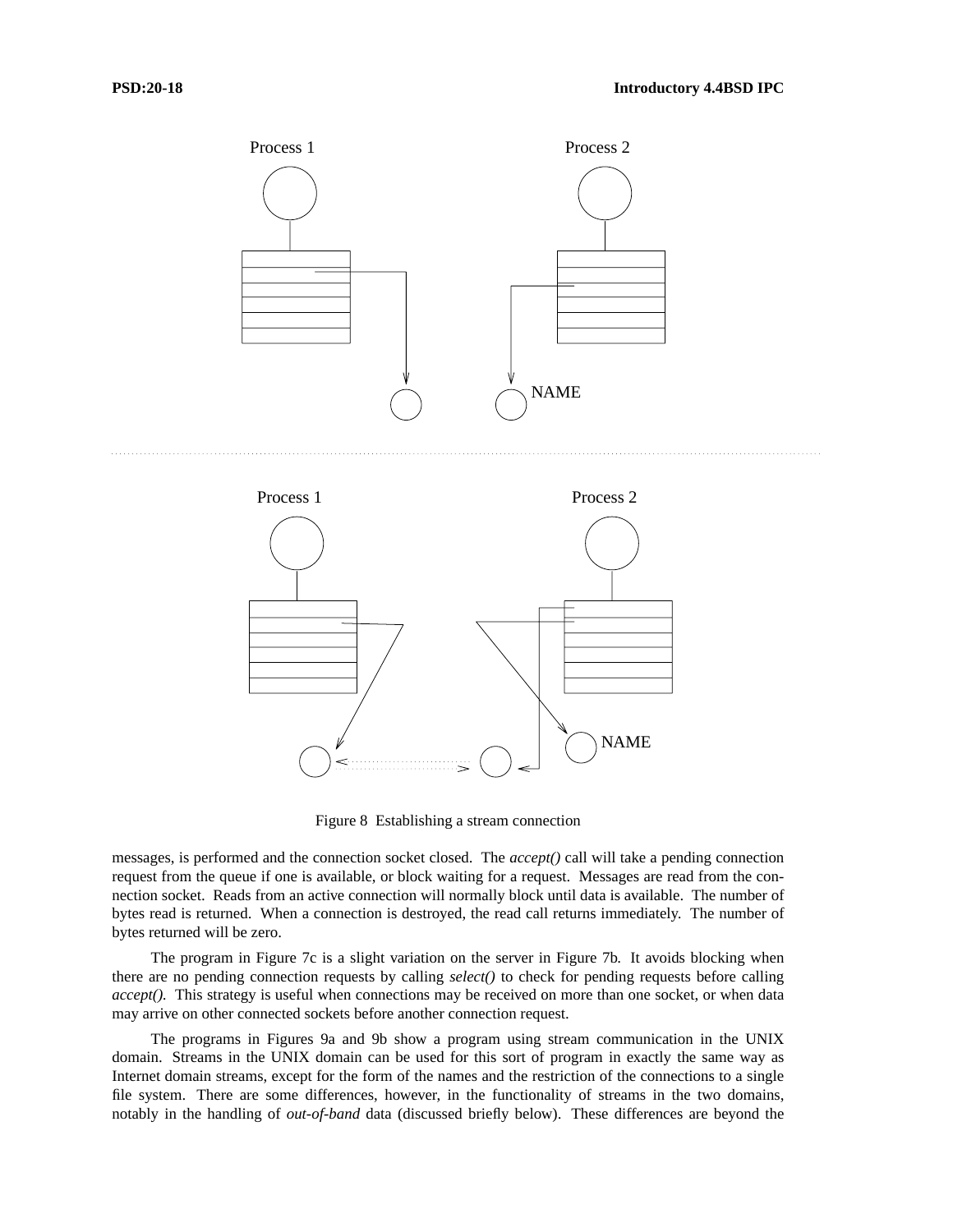# **Introductory 4.4BSD IPC PSD:20-19**

scope of this paper.

#### **9. Reads, Writes, Recvs, etc.**

UNIX 4.4BSD has several system calls for reading and writing information. The simplest calls are *read()* and *write(). Write()* takes as arguments the index of a descriptor, a pointer to a buffer containing the data and the size of the data. The descriptor may indicate either a file or a connected socket. ''Connected'' can mean either a connected stream socket (as described in Section 8) or a datagram socket for which a *connect()* call has provided a default destination (see the *connect()* manual page). *Read()* also takes a descriptor that indicates either a file or a socket. *Write()* requires a connected socket since no destination is specified in the parameters of the system call. *Read()* can be used for either a connected or an unconnected socket. These calls are, therefore, quite flexible and may be used to write applications that require no assumptions about the source of their input or the destination of their output. There are variations on *read()* and *write()* that allow the source and destination of the input and output to use several separate buffers, while retaining the flexibility to handle both files and sockets. These are *readv()* and *writev()*, for read and write *vector.*

It is sometimes necessary to send high priority data over a connection that may have unread low priority data at the other end. For example, a user interface process may be interpreting commands and sending them on to another process through a stream connection. The user interface may have filled the stream with as yet unprocessed requests when the user types a command to cancel all outstanding requests. Rather than have the high priority data wait to be processed after the low priority data, it is possible to send it as *out-of-band* (OOB) data. The notification of pending OOB data results in the generation of a SIGURG signal, if this signal has been enabled (see the manual page for *signal* or *sigvec*). See [Leffler 1986] for a more complete description of the OOB mechanism. There are a pair of calls similar to *read* and *write* that allow options, including sending and receiving OOB information; these are *send()* and *recv().* These calls are used only with sockets; specifying a descriptor for a file will result in the return of an error status. These calls also allow *peeking* at data in a stream. That is, they allow a process to read data without removing the data from the stream. One use of this facility is to read ahead in a stream to determine the size of the next item to be read. When not using these options, these calls have the same functions as *read()* and *write().*

To send datagrams, one must be allowed to specify the destination. The call *sendto()* takes a destination address as an argument and is therefore used for sending datagrams. The call *recvfrom()* is often used to read datagrams, since this call returns the address of the sender, if it is available, along with the data. If the identity of the sender does not matter, one may use *read()* or *recv().*

Finally, there are a pair of calls that allow the sending and receiving of messages from multiple buffers, when the address of the recipient must be specified. These are *sendmsg()* and *recvmsg().* These calls are actually quite general and have other uses, including, in the UNIX domain, the transmission of a file descriptor from one process to another.

The various options for reading and writing are shown in Figure 10, together with their parameters. The parameters for each system call reflect the differences in function of the different calls. In the examples given in this paper, the calls *read()* and *write()* have been used whenever possible.

#### **10. Choices**

This paper has presented examples of some of the forms of communication supported by Berkeley UNIX 4.4BSD. These have been presented in an order chosen for ease of presentation. It is useful to review these options emphasizing the factors that make each attractive.

Pipes have the advantage of portability, in that they are supported in all UNIX systems. They also are relatively simple to use. Socketpairs share this simplicity and have the additional advantage of allowing bidirectional communication. The major shortcoming of these mechanisms is that they require communicating processes to be descendants of a common process. They do not allow intermachine communication.

The two communication domains, UNIX and Internet, allow processes with no common ancestor to communicate. Of the two, only the Internet domain allows communication between machines. This makes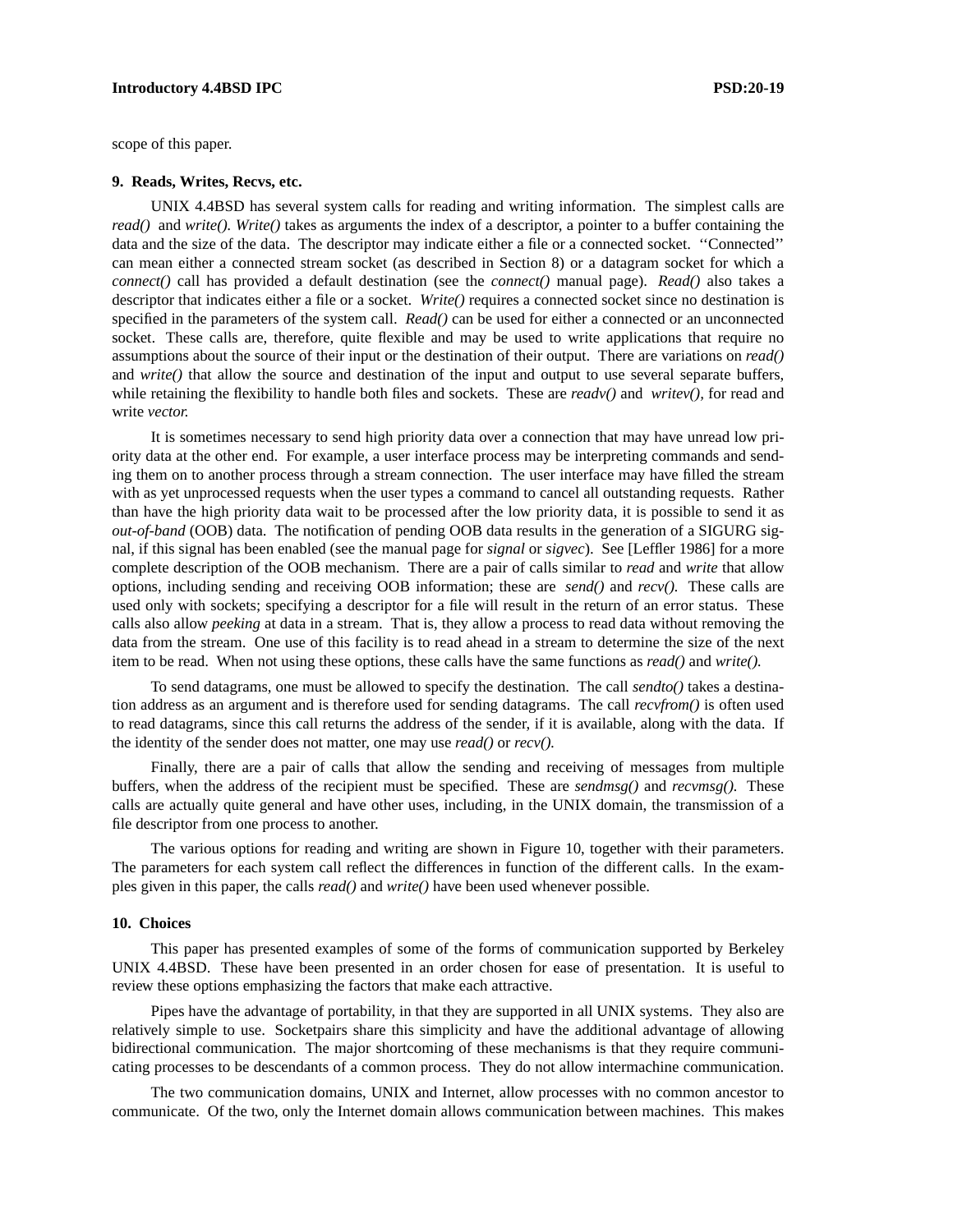```
#include <sys/types.h>
#include <sys/socket.h>
#include <sys/un.h>
#include <stdio.h>
#define DATA "Half a league, half a league . . ."
/*
 * This program connects to the socket named in the command line and sends a
* one line message to that socket. The form of the command line is
 * ustreamwrite pathname
 */
main(argc, argv)
     int argc;
     char *argv[];
{
      int sock;
      struct sockaddr_un server;
      char buf[1024];
      /* Create socket */
      sock = socket(AF_UNIX, SOCK_STREAM, 0);
      if (sock \lt 0) {
            perror("opening stream socket");
            exit(1);}
      /* Connect socket using name specified by command line. */
      server.sun_family = AF_UNIX;
      strcpy(server.sun_path, argv[1]);
      if (connect(sock, &server, sizeof(struct sockaddr_un)) < 0) {
            close(sock);
            perror("connecting stream socket");
            exit(1);}
      if (write(sock, DATA, sizeof(DATA)) < 0)
            perror("writing on stream socket");
}
                  Figure 9a Initiating a UNIX domain stream connection
```
#include <sys/types.h> #include <sys/socket.h> #include <sys/un.h> #include <stdio.h> #define NAME "socket" /\*

\* This program creates a socket in the UNIX domain and binds a name to it. \* After printing the socket's name it begins a loop. Each time through the \* loop it accepts a connection and prints out messages from it. When the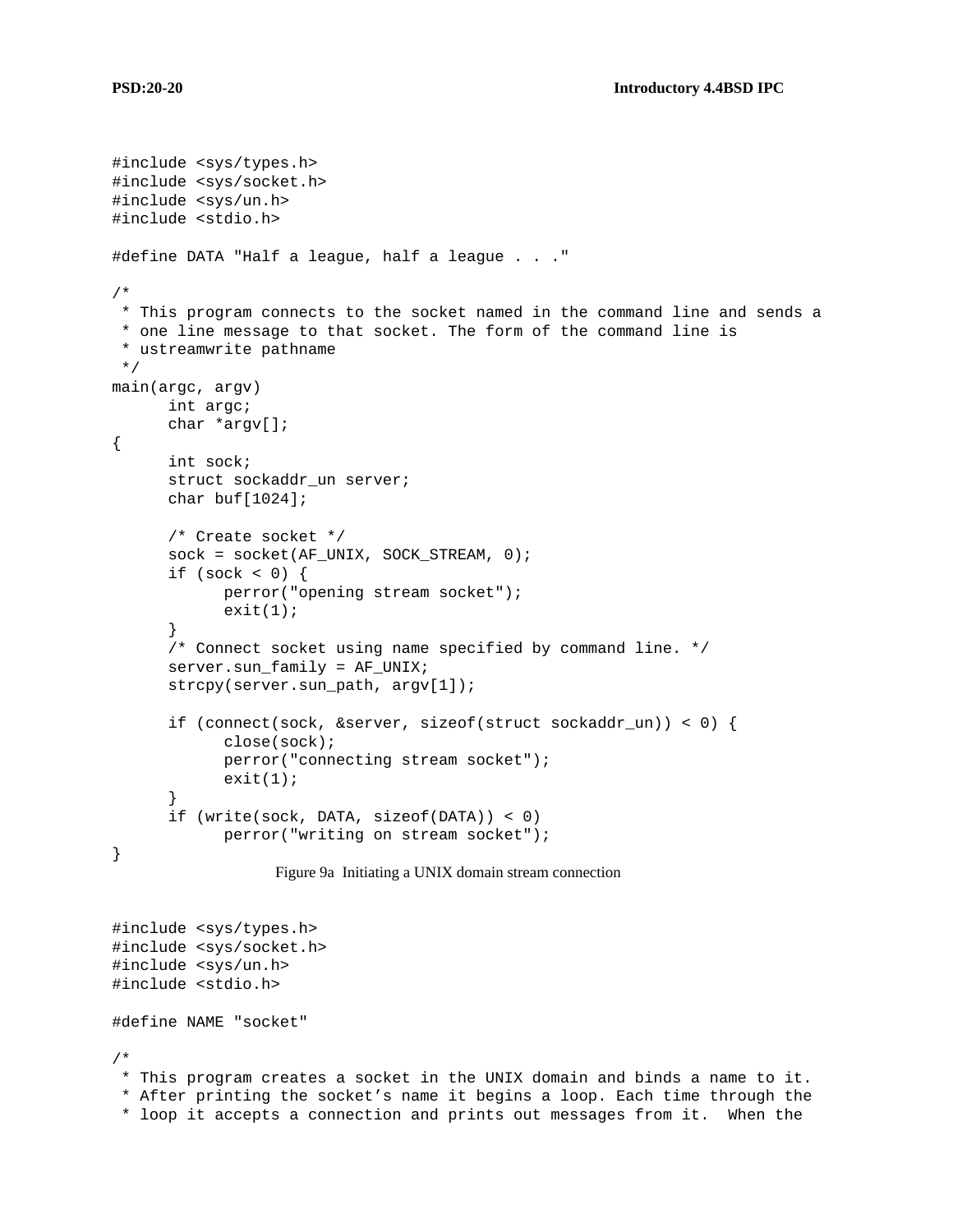```
* connection breaks, or a termination message comes through, the program
 * accepts a new connection.
 */
main()
{
      int sock, msgsock, rval;
      struct sockaddr_un server;
      char buf[1024];
      /* Create socket */
      sock = socket(AF_UNIX, SOCK_STREAM, 0);
      if (sock <0) {
            perror("opening stream socket");
            exit(1);}
      /* Name socket using file system name */
      server.sun_family = AF_UNIX;
      strcpy(server.sun_path, NAME);
      if (bind(sock, &server, sizeof(struct sockaddr_un))) {
            perror("binding stream socket");
            exit(1);}
      printf("Socket has name %s\n", server.sun_path);
      /* Start accepting connections */
      listen(sock, 5);
      for (i; j) {
            msgsock = accept(sock, 0, 0);
            if (msgsock == -1)perror("accept");
            else do {
                  bzero(buf, sizeof(buf));
                  if ((rval = read(msgsock, but, 1024)) < 0)perror("reading stream message");
                  else if (rval == 0)printf("Ending connection\n");
                  else
                        printf("-->\gammas\n", buf);
            } while (rval > 0);
            close(msgsock);
      }
      /*
       * The following statements are not executed, because they follow an
       * infinite loop. However, most ordinary programs will not run
       * forever. In the UNIX domain it is necessary to tell the file
       * system that one is through using NAME. In most programs one uses
       * the call unlink() as below. Since the user will have to kill this
       * program, it will be necessary to remove the name by a command from
       * the shell.
       */
      close(sock);
      unlink(NAME);
}
```
Figure 9b Accepting a UNIX domain stream connection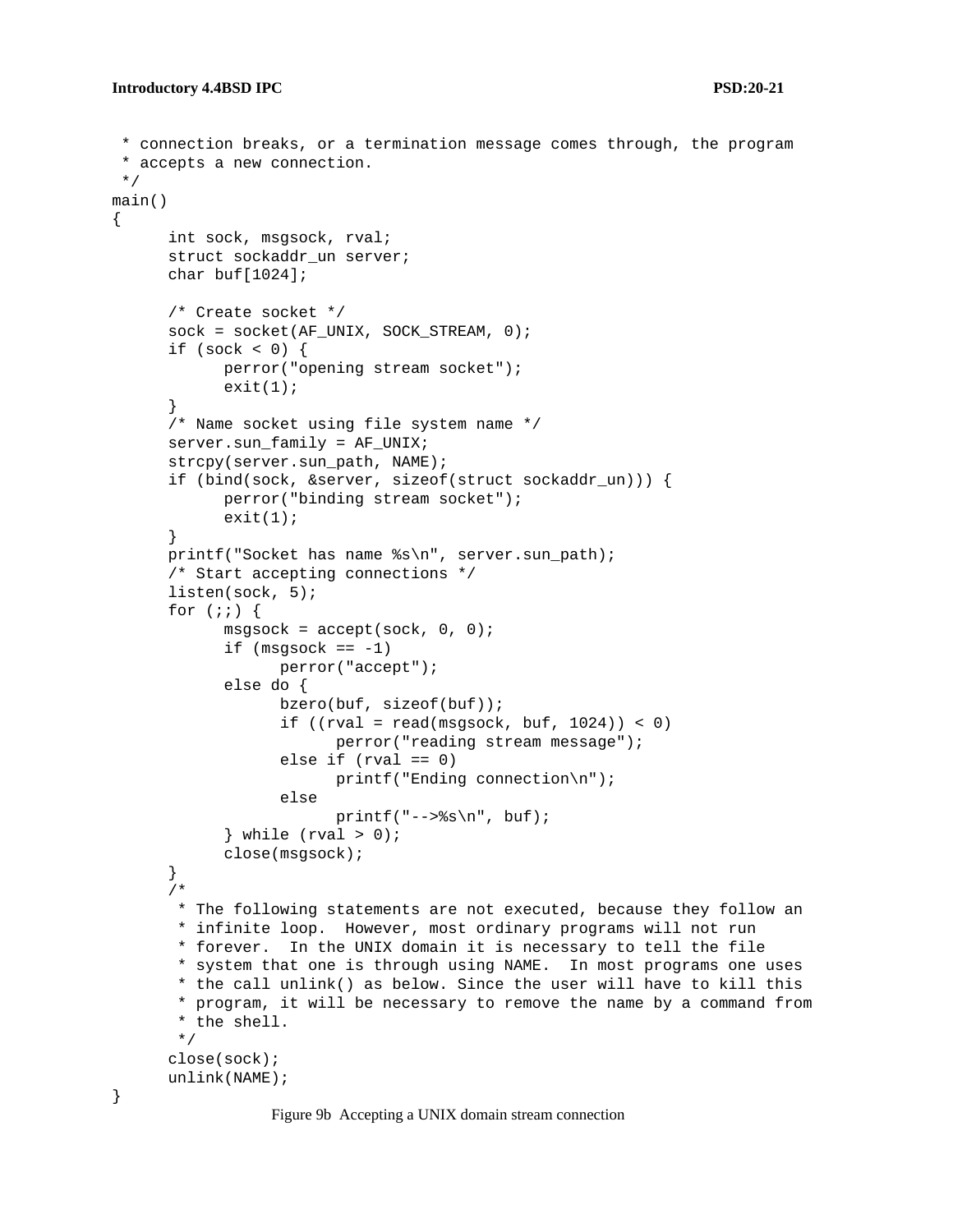```
/*
 * The variable descriptor may be the descriptor of either a file
 * or of a socket.
 */
cc = read(descriptor, buf, nbytes)
int cc, descriptor; char *buf; int nbytes;
/*
 * An iovec can include several source buffers.
 */
cc = readv(descriptor, iov, iovcnt)
int cc, descriptor; struct iovec *iov; int iovcnt;
cc = write(descriptor, buf, nbytes)
int cc, descriptor; char *buf; int nbytes;
cc = writev(descriptor, iovec, ioveclen)
int cc, descriptor; struct iovec *iovec; int ioveclen;
/*
 * The variable ''sock'' must be the descriptor of a socket.
 * Flags may include MSG_OOB and MSG_PEEK.
 */
cc = send(sock, msg, len, flags)
int cc, sock; char *msg; int len, flags;
cc = sendto(sock, msg, len, flags, to, tolen)
int cc, sock; char *msg; int len, flags;
struct sockaddr *to; int tolen;
cc = sendmsg(sock, msg, flags)
int cc, sock; struct msghdr msg[]; int flags;
cc = recv(sock, buf, len, flags)
int cc, sock; char *buf; int len, flags;
cc = recvfrom(sock, buf, len, flags, from, fromlen)
int cc, sock; char *buf; int len, flags;
struct sockaddr *from; int *fromlen;
cc = recvmsg(sock, msg, flags)
int cc, socket; struct msghdr msg[]; int flags;
```
Figure 10 Varieties of read and write commands

the Internet domain a necessary choice for processes running on separate machines.

The choice between datagrams and stream communication is best made by carefully considering the semantic and performance requirements of the application. Streams can be both advantageous and disadvantageous. One disadvantage is that a process is only allowed a limited number of open streams, as there are usually only 64 entries available in the open descriptor table. This can cause problems if a single server must talk with a large number of clients. Another is that for delivering a short message the stream setup and teardown time can be unnecessarily long. Weighed against this are the reliability built into the streams. This will often be the deciding factor in favor of streams.